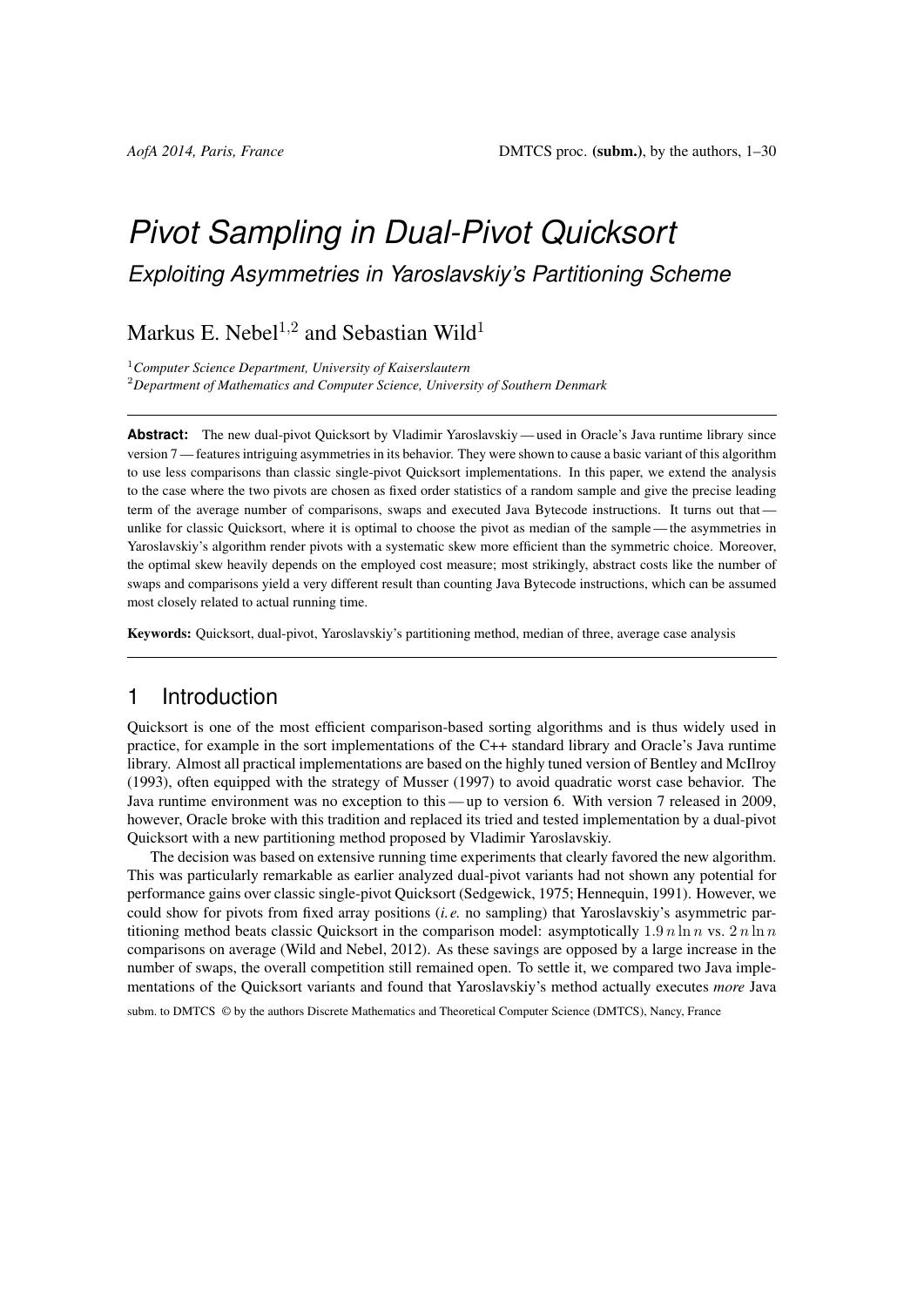Bytecode instructions on average [\(Wild et al., 2013b\)](#page-11-4). A possible explanation why it still shows better running times was recently given by [Kushagra et al.](#page-11-5) [\(2014\)](#page-11-5): Yaroslavskiy's algorithm needs fewer scans over the array than classic Quicksort, and is thus more efficient in the external memory model.

Our analyses cited above ignore a very effective strategy in Quicksort: for decades, practical implementations choose their pivots as *median of a random sample* of the input to be more efficient (both in terms of average performance and in making worst cases less likely). Oracle's Java 7 implementation also employs this optimization: it chooses its two pivots as the *tertiles of five* sample elements. This equidistant choice is a plausible generalization, since selecting the pivot as median is known to be optimal for classic Quicksort [\(Sedgewick, 1975;](#page-11-1) [Martínez and Roura, 2001\)](#page-11-6).

However, the classic partitioning methods treat elements smaller and larger than the pivot in symmetric ways — unlike Yaroslavskiy's partitioning algorithm: depending on how elements relate to the two pivots, one of *five* different execution paths is taken in the partitioning loop, and these can have highly different costs! How often each of these five paths is taken depends on the *ranks* of the two pivots, which we can push in a certain direction by selecting *other* order statistics of a sample than the tertiles. The partitioning costs alone are then minimized if the cheapest execution path is taken all the time. This however leads to very unbalanced distributions of sizes for the recursive calls, such that a *trade-off* between partitioning costs and balance of subproblem sizes results.

We have demonstrated experimentally that there is potential to tune dual-pivot Quicksort using skewed pivots [\(Wild et al., 2013c\)](#page-11-7), but only considered a small part of the parameter space. It will be the purpose of this paper to identify the optimal way to sample pivots by means of a precise analysis of the resulting overall costs, and to validate (and extend) the empirical findings that way.

Related work. Single-pivot Quicksort with pivot sampling has been intensively studied over the last decades [\(Emden, 1970;](#page-11-8) [Sedgewick, 1975,](#page-11-1) [1977;](#page-11-9) [Hennequin, 1991;](#page-11-2) [Martínez and Roura, 2001;](#page-11-6) [Neininger,](#page-11-10) [2001;](#page-11-10) [Chern and Hwang, 2001;](#page-11-11) [Durand, 2003\)](#page-11-12). We heavily profit from the mathematical foundations laid by these authors. There are scenarios where, even for the symmetric, classic Quicksort, a skewed pivot can yield benefits over median of k [\(Martínez and Roura, 2001;](#page-11-6) [Kaligosi and Sanders, 2006\)](#page-11-13). An important difference to Yaroslavskiy's algorithm is, however, that the situation remains symmetric: a relative pivot rank  $\alpha < \frac{1}{2}$  has the same effect as one with rank  $1 - \alpha$ . For dual-pivot Quicksort with an *arbitrary* parti-tioning method, [Aumüller and Dietzfelbinger](#page-10-1) [\(2013\)](#page-10-1) establish a lower bound of asymptotically 1.8 n ln n comparisons and they also propose a partitioning method that attains this bound.

Outline. After listing some general notation, [Section 3](#page-2-0) introduces the subject of study. [Section 4](#page-3-0) collects the main analytical results of this paper, whose proof is divided into [Sections 5,](#page-4-0) [6](#page-7-0) and [7.](#page-7-1) Arguments in the main text are kept concise, but the interested reader is provided with details in the appendix. The algorithmic consequences of our analysis are discussed in [Section 8.](#page-8-0) [Section 9](#page-10-2) concludes the paper.

## 2 Notation and Preliminaries

We write vectors in bold font, for example  $\mathbf{t} = (t_1, t_2, t_3)$ . For concise notation, we use expressions like  $t + 1$  to mean *element-wise* application, *i.e.*,  $t + 1 = (t_1 + 1, t_2 + 1, t_3 + 1)$ . By Dir( $\alpha$ ), we denote a random variable with Dirichlet distribution and shape parameter  $\alpha = (\alpha_1, \dots, \alpha_d) \in \mathbb{R}_{>0}^d$ . Likewise for parameters  $n \in \mathbb{N}$  and  $\mathbf{p} = (p_1, \ldots, p_d) \in [0, 1]^d$  with  $p_1 + \cdots + p_d = 1$ , we write  $\text{Mult}(n, \mathbf{p})$  for a random variable with multinomial distribution with n trials. Hyp $G(k, r, n)$  is a random variable with hypergeometric distribution, *i.e.*, the number of red balls when drawing k times without replacement from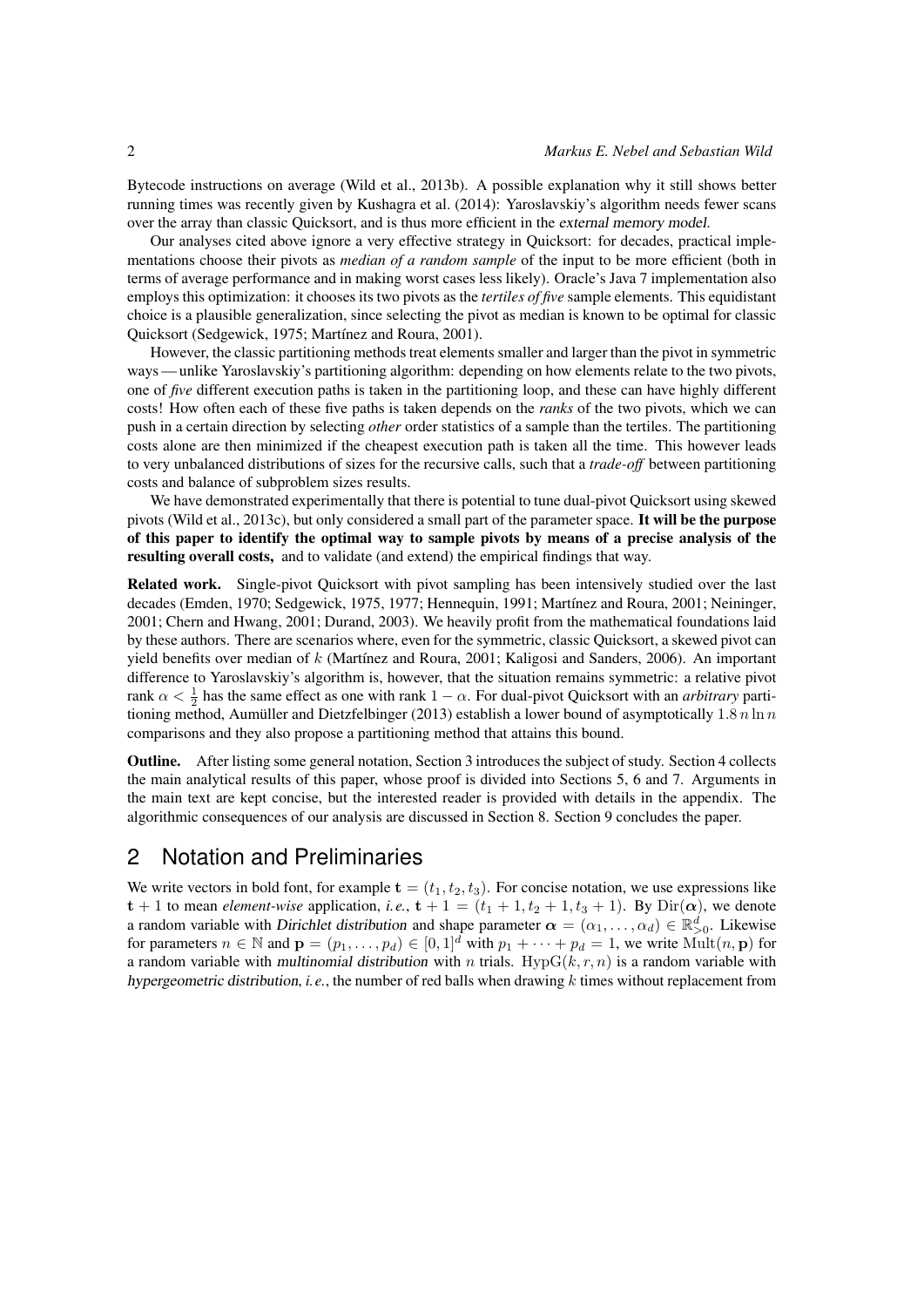an urn of  $n \in \mathbb{N}$  balls, r of which are red, (where  $k, r \in \{1, \ldots, n\}$ ). Finally,  $\mathcal{U}(a, b)$  is a random variable uniformly distributed in the interval  $(a, b)$ , and  $B(p)$  is a Bernoulli variable with probability p to be 1. We use " $\stackrel{\text{w}}{=}$ " to denote equality in distribution.

As usual for the average case analysis of sorting algorithms, we assume the random permutation model, *i.e.*, all elements are different and every ordering of them is equally likely. The input is given as array A of length n and we denote the initial entries of A by  $U_1, \ldots, U_n$ . We further assume that  $U_1, \ldots, U_n$  are i. i. d. uniformly  $\mathcal{U}(0, 1)$  distributed; as their ordering forms a random permutation [\(Mah](#page-11-14)[moud, 2000\)](#page-11-14), this assumption is without loss of generality. Some further notation specific to our analysis is introduced below; for reference, we summarize all notations used in this paper in [Appendix A.](#page-12-0)

## <span id="page-2-0"></span>3 Generalized Yaroslavskiy Quicksort

In this section, we review Yaroslavskiy's partitioning method and combine it with the pivot sampling optimization to obtain what we call the Generalized Yaroslavskiy Quicksort algorithm. We leave some parts of the algorithm unspecified here, but give a full-detail implementation in the appendix. The reason is that *preservation of randomness* is somewhat tricky to achieve in presence of pivot sampling, but vital for precise analysis. The casual reader might content him- or herself with our promise that everything turns out alright in the end; the interested reader is invited to follow our discussion of this issue in [Appendix B.](#page-14-0)

### <span id="page-2-2"></span>*3.1 Generalized Pivot Sampling*

Our pivot selection process is declaratively specified as follows, where  $\mathbf{t} = (t_1, t_2, t_3) \in \mathbb{N}^3$  is a fixed parameter: choose a random sample  $V = (V_1, \ldots, V_k)$  of size  $k = k(t) := t_1 + t_2 + t_3 + 2$  from the elements and denote by  $(V_{(1)},\ldots,V_{(k)})$  the *sorted* <sup>[\(i\)](#page-2-1)</sup> sample, *i.e.*,  $V_{(1)} \leq V_{(2)} \leq \cdots \leq V_{(k)}$ . Then choose the two pivots  $P := V_{(t_1+1)}$  and  $Q := V_{(t_1+t_2+2)}$  such that they divide the sorted sample into three regions of respective sizes  $t_1$ ,  $t_2$  and  $t_3$ :

$$
\underbrace{V_{(1)}\dots V_{(t_1)}}_{t_1 \text{ elements}} \leq \underbrace{V_{(t_1+1)}}_{=P} \leq \underbrace{V_{(t_1+2)}\dots V_{(t_1+t_2+1)}}_{t_2 \text{ elements}} \leq \underbrace{V_{(t_1+t_2+2)}}_{=Q} \leq \underbrace{V_{(t_1+t_2+3)}\dots V_{(k)}}_{t_3 \text{ elements}}.
$$
\n(3.1)

Note that by definition, P is the small(er) pivot and Q is the large(r) one. We refer to the  $k - 2$  elements of the sample that are not chosen as pivot as *"sampled-out"*; P and Q are the chosen *pivots*. All other elements — those which have not been part of the sample — are referred to as *ordinary* elements. Pivots and ordinary elements together form the set of *partitioning elements*, (because we exclude sampled-out elements from partitioning).

### <span id="page-2-3"></span>*3.2 Yaroslavskiy's Dual Partitioning Method*

In bird's-eye view, Yaroslavskiy's partitioning method consists of two indices,  $k$  and  $q$ , that start at the left resp. right end of  $\bf{A}$  and scan the array until they meet. Elements left of k are smaller or equal than  $\bf{Q}$ , elements right of q are larger. Additionally, a third index  $\ell$  lags behind k and separates elements smaller than  $P$  from those between both pivots. Graphically speaking, the invariant of the algorithm is as follows:

| $\langle P \rangle$ | $P \leq \circ \leq Q$ |  | $\perp$ 2 $Q$ |  |
|---------------------|-----------------------|--|---------------|--|
|                     |                       |  |               |  |

<span id="page-2-1"></span><sup>(</sup>i) In case of equal elements any possible ordering will do. However in this paper, we assume distinct elements.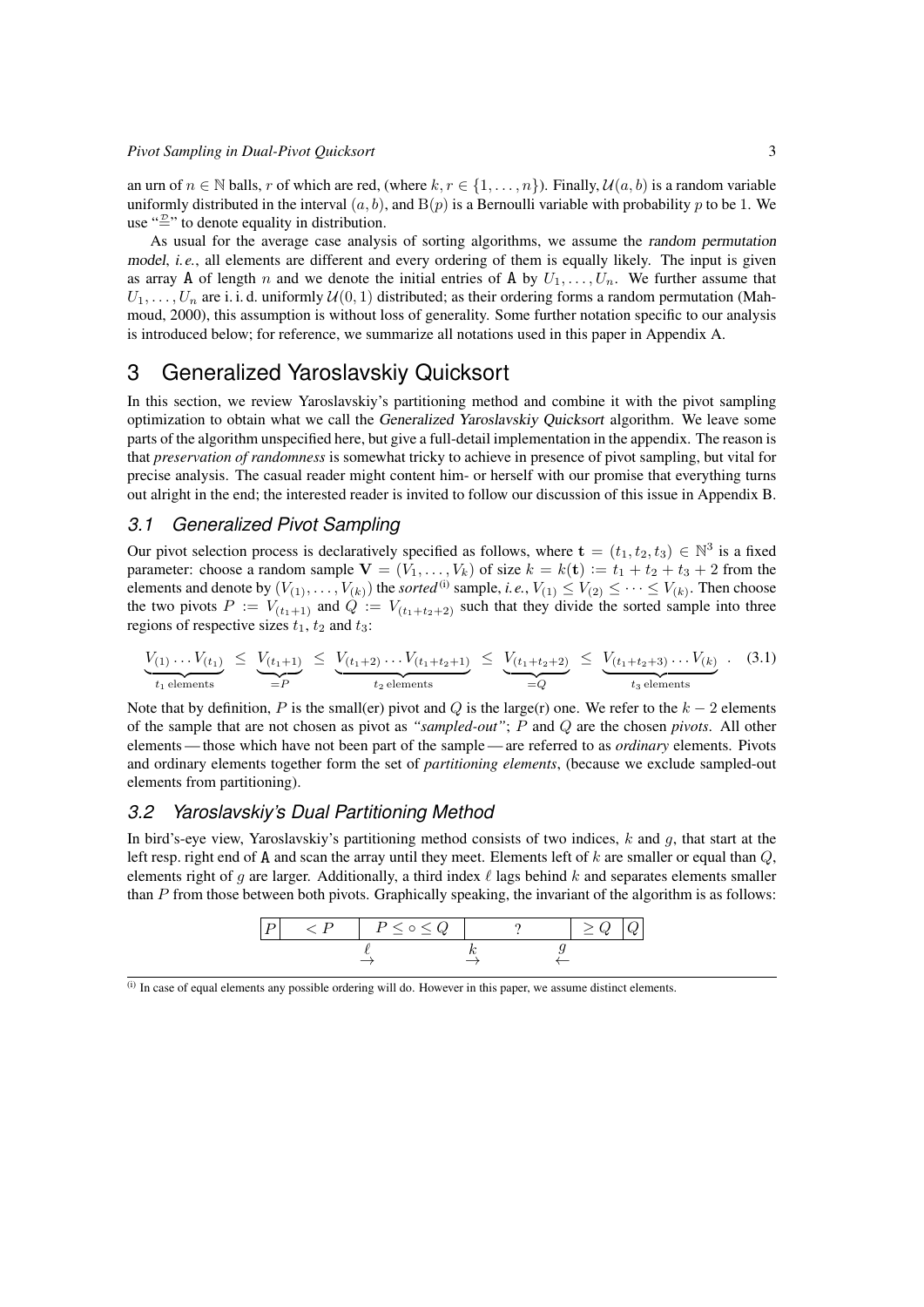We write K and G for the sets of all indices that k resp. g attain in the course of the partitioning process. Moreover, we call an element *small*, *medium*, or *large* if it is smaller than P, between P and Q, or larger than Q, respectively. The following properties of the algorithm are needed for the analysis, (see [Wild and](#page-11-3) [Nebel](#page-11-3) [\(2012\)](#page-11-3); [Wild et al.](#page-11-4) [\(2013b\)](#page-11-4) for details):

- <span id="page-3-3"></span>(Y1) Elements  $U_i$ ,  $i \in \mathcal{K}$ , are first compared with P. Only if  $U_i$  is not small, it is also compared to Q.
- <span id="page-3-4"></span>(Y2) Elements  $U_i$ ,  $i \in \mathcal{G}$ , are first compared with Q. If they are not large, they are also compared to P.
- <span id="page-3-5"></span>(Y3) Every small element eventually causes one swap to put it behind  $\ell$ .
- <span id="page-3-6"></span>(Y4) The large elements located in  $K$  and the non-large elements in G are always swapped in pairs.

For the number of comparisons we will thus need to count the large elements  $U_i$  with  $i \in \mathcal{K}$ ; we abbreviate their number by " $l@K$ ". Similarly,  $s@K$  and  $s@G$  denote the number of small elements in k's resp. g's range.

When partitioning is finished, k and g have met and thus  $\ell$  and g divide the array into three ranges, containing the small, medium resp. large (ordinary) elements, which are then sorted recursively. For subarrays with at most w elements, we switch to Insertionsort, (where w is constant and at least  $k$ ). The resulting algorithm, Generalized Yaroslavskiy Quicksort with pivot sampling parameter  $\mathbf{t} = (t_1, t_2, t_3)$ and Insertionsort threshold w, is henceforth called  $Y_t^w$ .

### <span id="page-3-0"></span>4 Results

For  $t \in \mathbb{N}^3$  and  $\mathcal{H}_n$  the *n*th harmonic number, we define the *discrete entropy* H(t) of t as

<span id="page-3-7"></span><span id="page-3-1"></span>
$$
H(t) = \sum_{l=1}^{3} \frac{t_l + 1}{k + 1} (\mathcal{H}_{k+1} - \mathcal{H}_{t_l+1}). \tag{4.1}
$$

The name is justified by the following connection between  $H(t)$  and the entropy function  $H^*$  of information theory: for the sake of analysis, let  $k \to \infty$ , such that ratios  $t_l/k$  converge to constants  $\tau_l$ . Then

$$
H(t) \sim -\sum_{l=1}^{3} \tau_l \bigl( \ln(t_l+1) - \ln(k+1) \bigr) \sim -\sum_{l=1}^{3} \tau_l \ln(\tau_l) =: H^*(\tau) . \qquad (4.2)
$$

The first step follows from the asymptotic equivalence  $\mathcal{H}_n \sim \ln(n)$  as  $n \to \infty$ . [\(4.2\)](#page-3-1) shows that for large **t**, the maximum of H(**t**) is attained for  $\tau_1 = \tau_2 = \tau_3 = \frac{1}{3}$ . Now we state our main result:

<span id="page-3-2"></span>**Theorem 4.1 (Main theorem):** Generalized Yaroslavskiy Quicksort with pivot sampling parameter  $t =$  $(t_1, t_2, t_3)$  performs on average  $C_n \sim \frac{a_C}{H(t)} n \ln n$  comparisons and  $S_n \sim \frac{a_S}{H(t)} n \ln n$  swaps to sort a random permutation of  $n$  elements, where

$$
a_C = 1 + \frac{t_2 + 1}{k_1 + 1} + \frac{(2t_1 + t_2 + 3)(t_3 + 1)}{(k_1 + 1)(k_1 + 2)} \quad \text{and} \quad a_S = \frac{t_1 + 1}{k_1 + 1} + \frac{(t_1 + t_2 + 2)(t_3 + 1)}{(k_1 + 1)(k_1 + 2)}.
$$
 (4.3)

Moreover, if the partitioning loop is implemented as in Appendix C of [\(Wild et al., 2013b\)](#page-11-4), it executes on average  $BC_n \sim \frac{a_{BC}}{H(t)} n \ln n$  Java Bytecode instructions to sort a random permutation of size n with

$$
a_{BC} = 10 + 13\frac{t_1+1}{k+1} + 5\frac{t_2+1}{k+1} + 11\frac{(t_1+t_2+2)(t_3+1)}{(k+1)(k+2)} + \frac{(t_1+1)(t_1+t_2+3)}{(k+1)(k+2)}.
$$
 (4.4)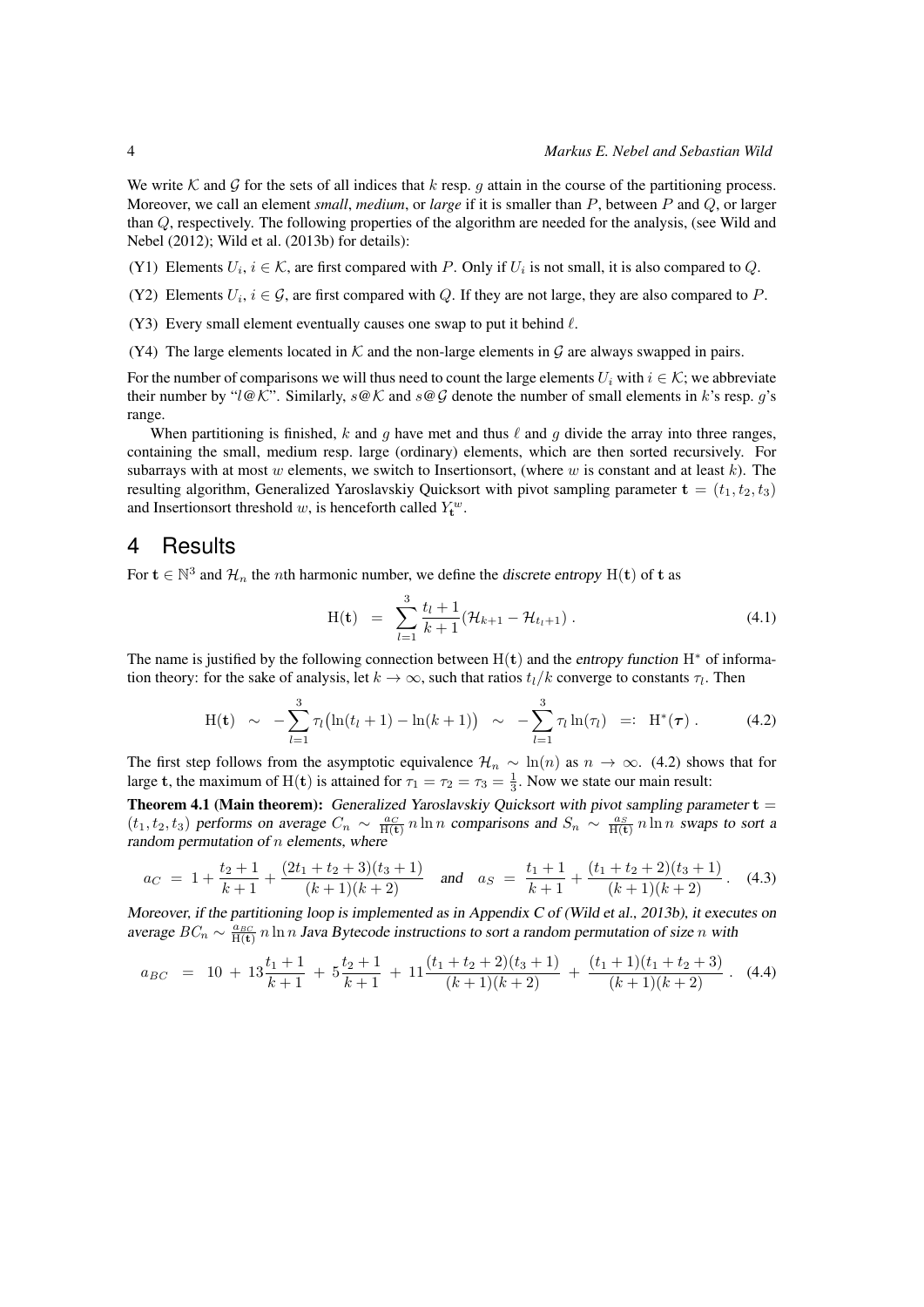The following sections are devoted to the proof of [Theorem 4.1.](#page-3-2) [Section 5](#page-4-0) sets up a recurrence of costs and characterizes the distribution of costs of one partitioning step. The expected values of the latter are computed in [Section 6.](#page-7-0) Finally, [Section 7](#page-7-1) provides a generic solution to the recurrence of the expected costs; in combination with the expected partitioning costs, this concludes our proof.

## <span id="page-4-0"></span>5 Distributional Analysis

### <span id="page-4-4"></span>*5.1 Recurrence Equations of Costs*

Let us denote by  $C_n$  the *costs* of  $Y_t^w$  on a random permutation of size *n* — where different "cost measures", like the number of comparisons, will take the place of  $C_n$  later.  $C_n$  is a non-negative *random* variable whose distribution depends on  $n$ . The total costs decompose into those for the first partitioning step plus the costs for recursively solving subproblems. As Yaroslavskiy's partitioning method preserves randomness (see [Appendix B\)](#page-14-0), we can express the total costs  $C_n$  recursively in terms of the same cost function with smaller arguments: for sizes  $J_1$ ,  $J_2$  and  $J_3$  of the three subproblems, the costs of corresponding recursive calls are distributed like  $C_{J_1}$ ,  $C_{J_2}$  and  $C_{J_3}$ , and conditioned on  $\mathbf{J} = (J_1, J_2, J_3)$ , these random variables are independent. Note, however, that the subproblem sizes are themselves random and inter-dependent. Denoting by  $T_n$  the costs of the first partitioning step, we obtain the following *distributional recurrence* for the family  $(C_n)_{n\in\mathbb{N}}$  of random variables:

<span id="page-4-1"></span>
$$
C_n \stackrel{\mathcal{D}}{=} \begin{cases} T_n + C_{J_1} + C'_{J_2} + C''_{J_3}, & \text{for } n > w; \\ W_n, & \text{for } n \le w. \end{cases} \tag{5.1}
$$

Here  $W_n$  denotes the cost of Insertionsorting a random permutation of size n.  $(C'_j)_{j\in\mathbb{N}}$  and  $(C''_j)_{j\in\mathbb{N}}$ are independent copies of  $(C_j)_{j \in \mathbb{N}}$ , *i.e.*, for all j, the variables  $C_j$ ,  $C'_j$  and  $C''_j$  are identically distributed and for all  $\mathbf{j} \in \mathbb{N}^3$ ,  $C_{j_1}$ ,  $C'_{j_2}$  and  $C''_{j_3}$  are totally independent, and they are also independent of  $T_n$ . We call  $T_n$  the *toll function* of the recurrence, as it quantifies the "toll" we have to pay for unfolding the recurrence once. Different cost measures only differ in the toll functions, such that we can treat them all in a uniform fashion by studying [\(5.1\)](#page-4-1). Taking expectations on both sides, we find a recurrence equation for the *expected* costs  $\mathbb{E}[C_n]$ :

$$
\mathbb{E}[C_n] = \begin{cases} \mathbb{E}[T_n] + \sum_{\substack{\mathbf{j} = (j_1, j_2, j_3) \\ j_1 + j_2 + j_3 = n - 2}} \mathbb{P}(\mathbf{J} = \mathbf{j}) (\mathbb{E}[C_{j_1}] + \mathbb{E}[C_{j_2}] + \mathbb{E}[C_{j_3}]), & \text{for } n > w; \\ \mathbb{E}[W_n], & \text{for } n \le w. \end{cases}
$$
(5.2)

A simple combinatorial argument gives access to  $\mathbb{P}(\mathbf{J} = \mathbf{j})$ , the probability of  $\mathbf{J} = \mathbf{j}$ : of the  $\binom{n}{k}$  different size k samples of n elements, those contribute to the probability of  ${J = j}$ , in which exactly  $t_1$  of the sample elements are chosen from the overall  $j_1$  small elements; and likewise  $t_2$  of the  $j_2$  medium elements and  $t_3$  of the  $j_3$  large ones are contained in the sample. We thus have

<span id="page-4-3"></span><span id="page-4-2"></span>
$$
\mathbb{P}(\mathbf{J} = \mathbf{j}) = {j_1 \choose t_1} {j_2 \choose t_2} {j_3 \choose t_3} / {n \choose k}.
$$
 (5.3)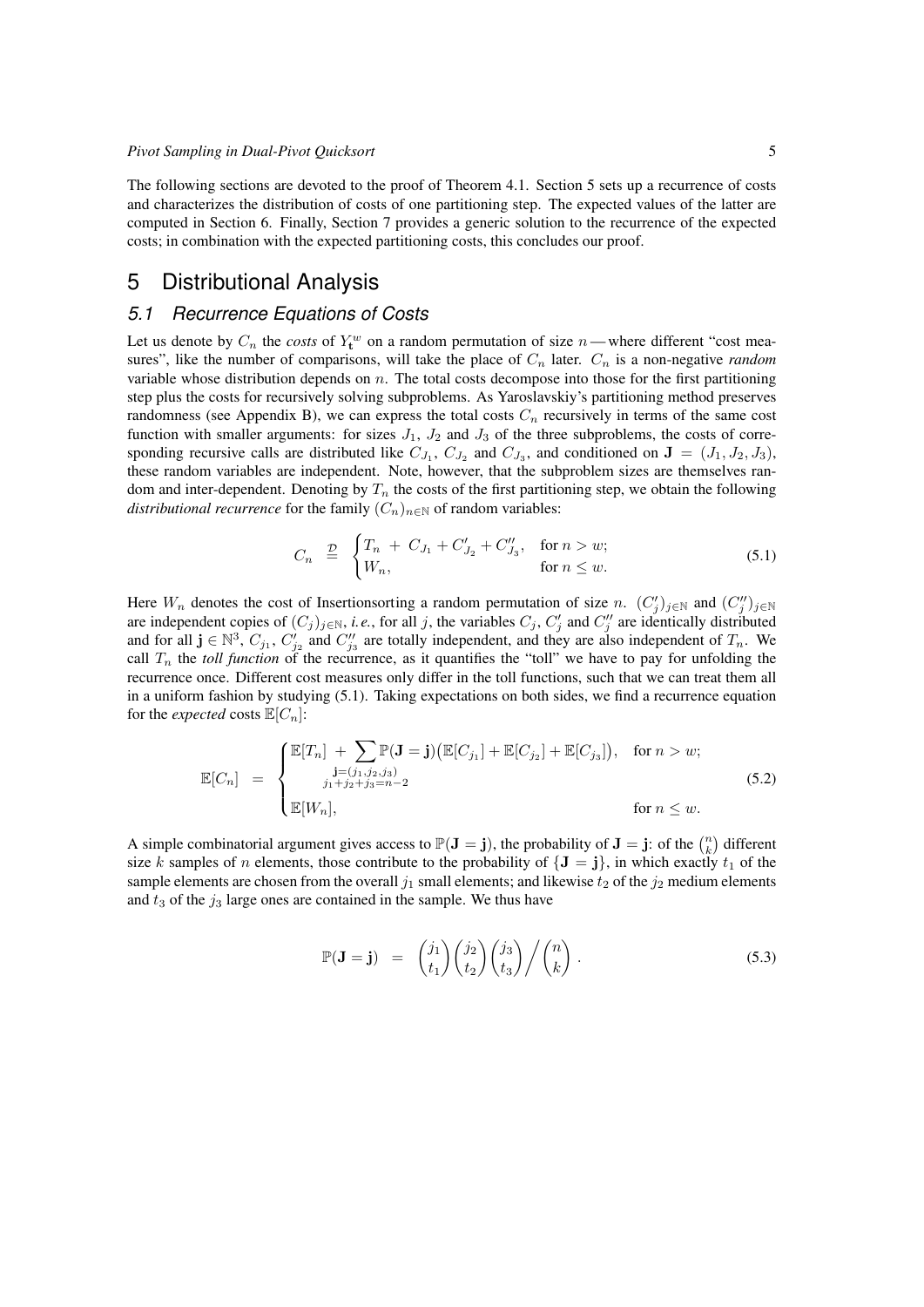### *5.2 Distribution of Partitioning Costs*

Let us denote by  $I_1$ ,  $I_2$  and  $I_3$  the number of small, medium and large elements among the ordinary elements,  $(i.e., I_1 + I_2 + I_3 = n - k)$ —or equivalently stated,  $I = (I_1, I_2, I_3)$  is the (vector of) sizes of the three partitions (excluding sampled-out elements). Moreover, we define the indicator variable  $\delta = \mathbb{1}_{\{U_{\nu} > Q\}}$  to account for an idiosyncrasy of Yaroslavskiy's algorithm (see the proof of [Lemma 5.1\)](#page-5-0), where  $\chi$  is the point where indices k and g first meet. As we will see, we can characterize the distribution of partitioning costs *conditional* on I, *i.e.*, when considering I *fixed*.

#### *5.2.1 Comparisons*

For constant size samples, only the comparisons during the partitioning process contribute to the linearithmic leading term of the asymptotic average costs, as the number of partitioning steps remains linear. We can therefore ignore comparisons needed for sorting the sample. As  $w$  is constant, the same is true for subproblems of size at most  $w$  that are sorted with Insertionsort. It remains to count the comparisons during the first partitioning step, where contributions that are uniformly bounded by a constant can likewise be ignored.

<span id="page-5-0"></span>**Lemma 5.1:** Conditional on the partition sizes I, the number of comparisons  $T_C = T_C(n)$  in the first partitioning step of  $Y_t^w$  on a random permutation of size  $n > w$  fulfills

$$
T_C(n) = (n-k) + I_2 + (l \mathcal{QK}) + (s \mathcal{QG}) + 2\delta \tag{5.4}
$$

<span id="page-5-1"></span>
$$
\stackrel{\mathcal{D}}{=} (n-k) + I_2 + \text{HypG}(I_1 + I_2, I_3, n-k) + \text{HypG}(I_3, I_1, n-k) + 3\text{B}(\frac{I_3}{n-k}). \tag{5.5}
$$

**Proof:** Every ordinary element is compared to at least one of the pivots, which makes  $n-k$  comparisons. Additionally, for all medium elements, the second comparison is inevitably needed to recognize them as "medium", and there are  $I_2$  such elements. Large elements only cause a second comparison if they are first compared with P, which happens if and only if they are located in  $k$ 's range, see [\(Y1\).](#page-3-3) We abbreviated the (random) number of large elements in K as  $l \mathcal{Q} \mathcal{K}$ . Similarly,  $s \mathcal{Q} \mathcal{G}$  counts the second comparison for all small elements found in  $g$ 's range, see [\(Y2\).](#page-3-4)

The last summand  $2\delta$  accounts for a technicality in Yaroslavskiy's algorithm. If  $U_{\gamma}$ , the element where  $k$  and  $g$  meet, is large, then index  $k$  overshoots  $g$  by one, which causes two additional (superfluous) comparisons with this element.  $\delta = \mathbb{1}_{\{U_{\nu} > Q\}}$  is the indicator variable of this event. This proves [\(5.4\)](#page-5-1).

For the equality in distribution, recall that  $I_1$ ,  $I_2$  and  $I_3$  are the number of small, medium and large elements, respectively. Then we need the cardinalities of  $K$  and  $G$ . Since the elements right of q after partitioning are exactly all large elements, we have  $|\mathcal{G}| = I_3$  and  $|\mathcal{K}| = I_1 + I_2 + \delta$ ; (again,  $\delta$  accounts for the overshoot, see [Wild et al.](#page-11-4) [\(2013b\)](#page-11-4) for detailed arguments). The distribution of s*@*G, conditional on I, is now given by the following urn model: we put all  $n - k$  ordinary elements in an urn and draw their positions in A.  $I_1$  of the elements are colored red (namely the small ones), the rest is black (non-small). Now we draw the  $|\mathcal{G}| = I_3$  elements in g's range from the urn without replacement. Then  $s \mathcal{Q} \mathcal{G}$  is exactly the number of red (small) elements drawn and thus  $s \circledcirc \mathcal{G} \triangleq \text{HypG}(I_3, I_1, n - k)$ .

The arguments for  $l\omega K$  are similar, however the additional  $\delta$  in |K| needs special care. As shown in the proof of Lemma 3.7 of [Wild et al.](#page-11-4) [\(2013b\)](#page-11-4), the additional element in k's range for the case  $\delta = 1$  is U<sub>x</sub>, which then is large by definition of δ. It thus simply contributes as additional summand: l@K  $\triangleq$  $\text{HypG}(I_1 + I_2, I_3, n - k) + \delta$ . Finally, the distribution of  $\delta$  is Bernoulli  $B(\frac{I_3}{n-k})$ , since conditional on **I**, the probability of an ordinary element to be large is  $I_3/(n-k)$ .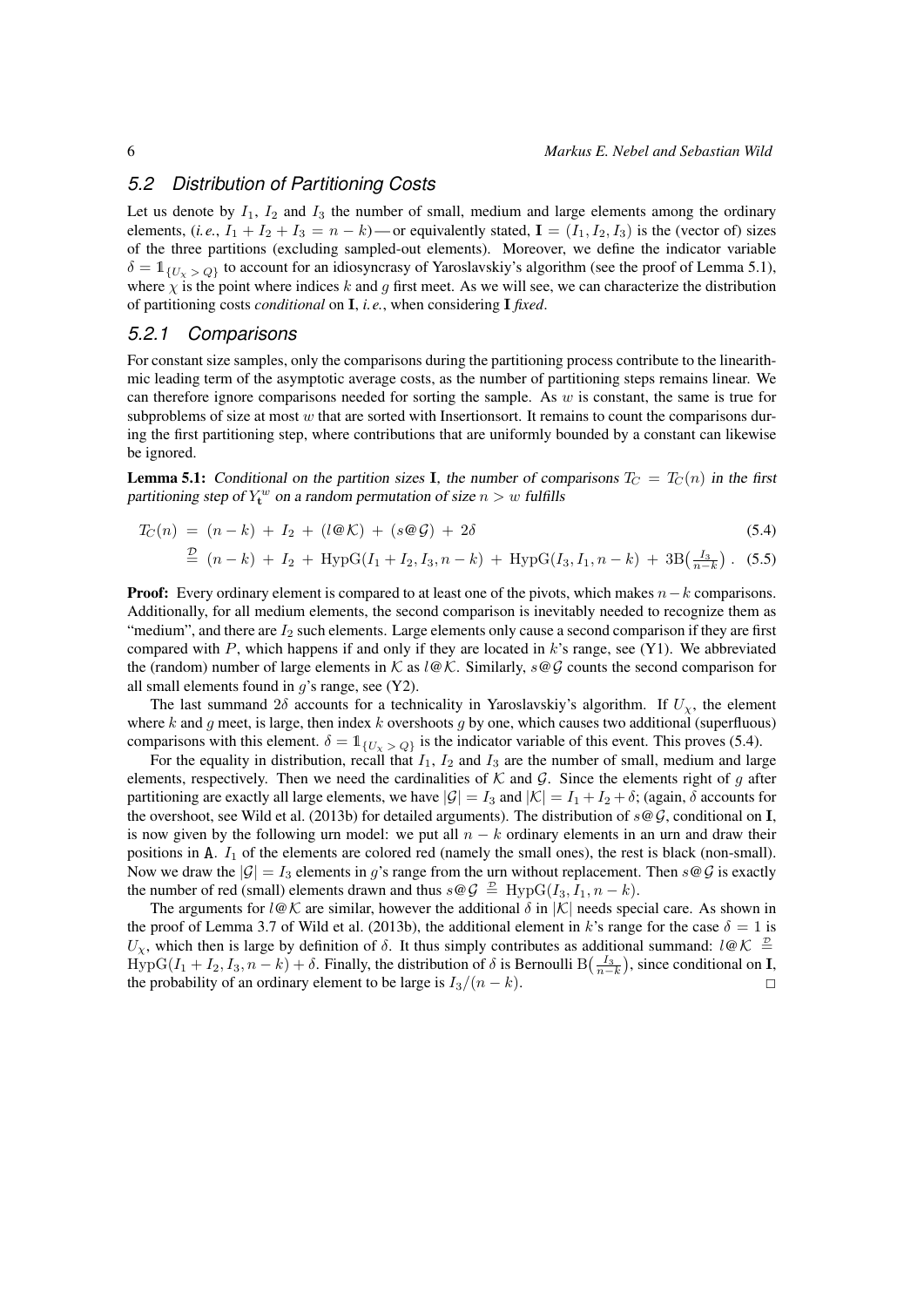*Pivot Sampling in Dual-Pivot Quicksort* 7

<span id="page-6-0"></span>
$$
\begin{array}{ccc}\n & -D_1 \rightarrow & D_2 \rightarrow & D_3 \rightarrow \\
\hline\n0 & P & Q & 1\n\end{array}
$$

**Figure 1:** Graphical representation of the relation between  $D$  and the pivot values  $P$  and  $Q$  on the unit interval.

### *5.2.2 Swaps*

As for comparisons, only the swaps in the partitioning step contribute to the leading term asymptotics.

<span id="page-6-1"></span>**Lemma 5.2:** Conditional on the partition sizes I, the number of swaps  $T_S = T_S(n)$  in the first partitioning step of  $Y_t^w$  on a random permutation of size  $n > w$  fulfills

$$
T_S(n) = I_1 + (l \mathcal{Q} \mathcal{K}) \stackrel{\mathcal{D}}{=} I_1 + \text{HypG}(I_1 + I_2, I_3, n - k) + \text{B}\left(\frac{I_3}{n - k}\right). \tag{5.6}
$$

**Proof:** No matter where a small element is located initially, it will eventually incur one swap that puts it at its final place (for this partitioning step) to the left of  $\ell$ , see [\(Y3\);](#page-3-5) this gives a contribution of  $I_1$ . The remaining swaps come from the "crossing pointer" scheme, where  $k$  stops on the first large and  $g$  on the first non-large element, which are then exchanged in one swap [\(Y4\).](#page-3-6) For their contribution, it thus suffices to count the large elements in k's range, that is l*@*K. The distribution of l*@*K has already been discussed in the proof of [Lemma 5.1.](#page-5-0)  $\Box$ 

#### *5.2.3 Bytecode Instructions*

A closer investigation of the partitioning method reveals the number of executions for every single Bytecode instruction in the algorithm. Details are omitted here; the analysis is very similar to the case without pivot sampling that is presented in detail in [\(Wild et al., 2013b\)](#page-11-4).

<span id="page-6-2"></span>Lemma 5.3: Conditional on the partition sizes I, the number of executed Java Bytecode instructions  $T_{BC} = T_{BC}(n)$  of the first partitioning step of  $Y_t^w$  — implemented as in Appendix C of [\(Wild et al.,](#page-11-4) [2013b\)](#page-11-4) — fulfills on a random permutation of size  $n > w$ 

$$
T_{BC}(n) \stackrel{D}{=} 10n + 13I_1 + 5I_2 + 11 \text{ HypG}(I_1 + I_2, I_3, n - k) + \text{HypG}(I_1, I_1 + I_2, n - k) + O(1). \tag{5.7}
$$

Other cost measures can be analyzed similarly, *e.g.*, the analysis of [Kushagra et al.](#page-11-5) [\(2014\)](#page-11-5) for I/Os in the external memory model is easily generalized to pivot sampling. We omit it here due to space constraints.

### *5.2.4 Distribution of Partition Sizes*

There is a close relation between I, the number of small, medium and large ordinary elements, and J, the size of subproblems; we only have to add the sampled-out elements again before the recursive calls. So we have  $\mathbf{J} = \mathbf{I} + \mathbf{t}$  and  $\mathbb{P}(\mathbf{I} = \mathbf{i}) = \binom{i_1 + t_1}{t_1} \binom{i_2 + t_2}{t_2} \binom{i_3 + t_3}{t_3} / \binom{n}{k}$  by [\(5.3\)](#page-4-2). Albeit valid, this form results in nasty sums with three binomials when we try to compute expectations involving I.

An alternative characterization of the distribution of I that is better suited for our needs exploits that we have i. i. d.  $U(0, 1)$  variables. If we condition on the pivot *values*, *i.e.*, consider P and Q fixed, an ordinary element U is small, if  $U \in (0, P)$ , medium if  $U \in (P, Q)$  and large if  $U \in (Q, 1)$ . The lengths  $D = (D_1, D_2, D_3)$  of these three intervals (see [Figure 1\)](#page-6-0), thus are the *probabilities* for an element to be small, medium or large, respectively. Note that this holds *independently* of all other ordinary elements! The partition sizes I are then obtained as the collective outcome of  $n - k$  independent drawings from this distribution, so conditional on D, I is multinomially Mult $(n - k, D)$  distributed.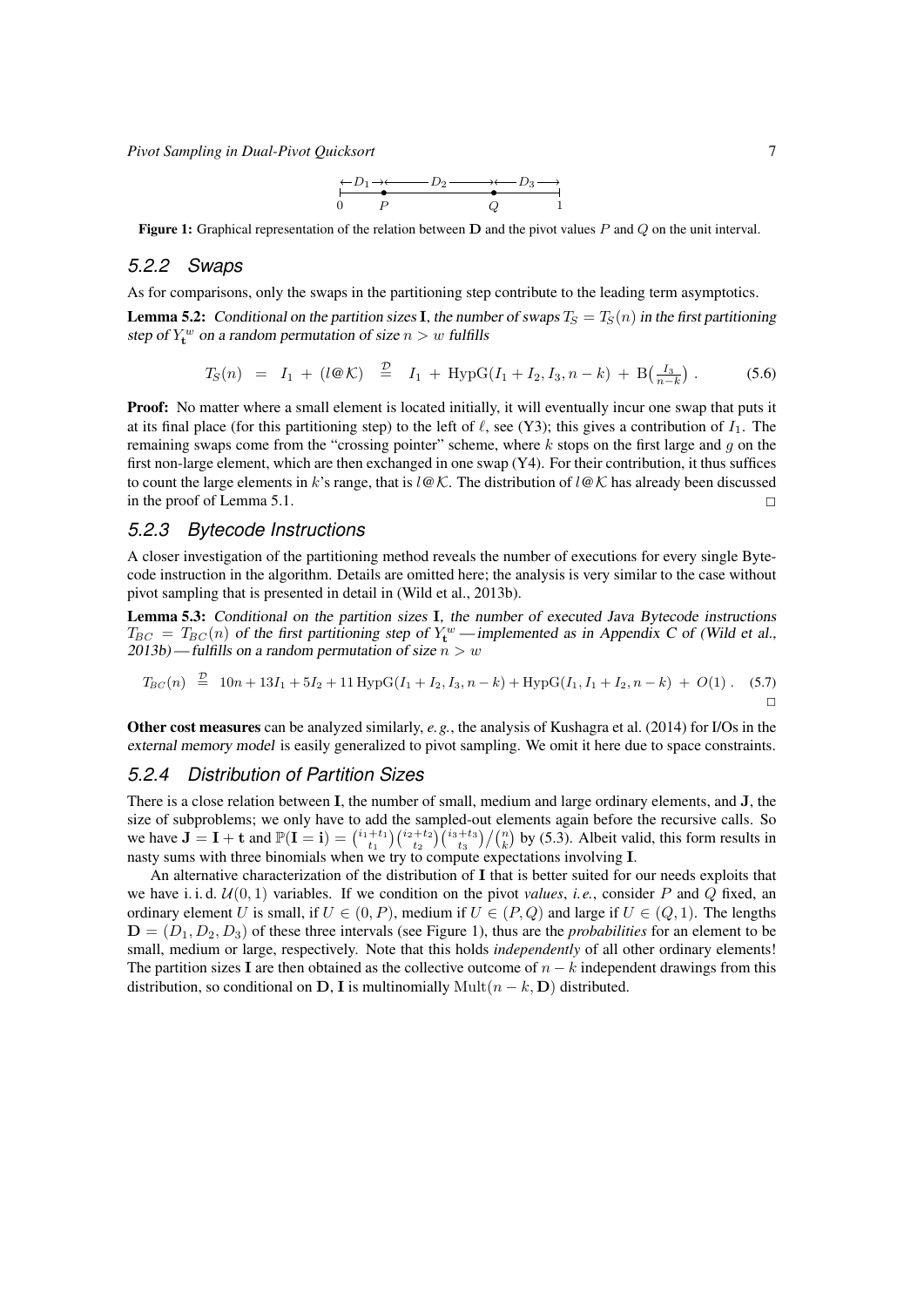With this alternative characterization, we have *decoupled* the pivot *ranks* (determined by I) from the pivot *values*, which allows for a more elegant computation of expected values (see [Appendix D\)](#page-24-0). This decoupling trick has (implicitly) been applied to the analysis of classic Quicksort earlier, *e.g.*, by [Neininger](#page-11-10) [\(2001\)](#page-11-10).

### *5.2.5 Distribution of Pivot Values*

The input array is initially filled with n i.i.d.  $U(0, 1)$  random variables from which we choose a sample  $\{V_1, \ldots, V_k\} \subset \{U_1, \ldots, U_n\}$  of size k. The pivot values are then selected as order statistics of the sample:  $P := V_{(t_1+1)}$  and  $Q := V_{(t_1+t_2+2)}$  (cf. [Section 3.1\)](#page-2-2). In other words, **D** is the vector of spacings induced by the order statistics  $V_{(t_1+1)}$  and  $V_{(t_1+t_2+2)}$  of k i.i.d.  $\mathcal{U}(0,1)$  variables  $V_1,\ldots,V_k$ , which is known to have a Dirichlet  $Dir(t + 1)$  distribution [\(Proposition C.1](#page-21-0) in the appendix).

## <span id="page-7-0"></span>6 Expected Partitioning Costs

In [Section 5,](#page-4-0) we characterized the full distribution of the costs of the first partitioning step. However, since those distributions are *conditional* on other random variables, we have to apply the law of total expectation. By linearity of the expectation, it suffices to consider the following summands:

<span id="page-7-3"></span>**Lemma 6.1:** For pivot sampling parameter  $\mathbf{t} \in \mathbb{N}^3$  and partition sizes  $\mathbf{I} \triangleq \text{Mult}(n - k, \mathbf{D})$ , based on random spacings  $\mathbf{D} \stackrel{\mathcal{D}}{=} \text{Dir}(\mathbf{t} + 1)$ , the following (unconditional) expectations hold:

$$
\mathbb{E}[I_j] = \frac{t_j + 1}{k + 1}(n - k), \qquad (j = 1, 2, 3), \qquad (6.1)
$$

$$
\mathbb{E}\big[\mathcal{B}\big(\tfrac{I_3}{n-k}\big)\big] = \frac{t_3+1}{k+1} = \Theta(1), \qquad (n \to \infty), \tag{6.2}
$$

$$
\mathbb{E}\big[\text{HypG}(I_3, I_1, n-k)\big] = \frac{(t_1+1)(t_3+1)}{(k+1)(k+2)}(n-k-1),\tag{6.3}
$$

$$
\mathbb{E}\big[\text{HypG}(I_1 + I_2, I_3, n-k)\big] = \frac{(t_1 + t_2 + 2)(t_3 + 1)}{(k+1)(k+2)}(n-k-1) \,. \tag{6.4}
$$

Using known properties of the involved distributions, the proof is elementary; see [Appendix D](#page-24-0) for details.

## <span id="page-7-1"></span>7 Solution of the Recurrence

<span id="page-7-2"></span>**Theorem 7.1:** Let  $\mathbb{E}[C_n]$  be a sequence of numbers satisfying [recurrence](#page-4-3) [\(5.2\)](#page-4-3) on page 5 for a constant  $w \geq k$  and let the toll function  $\mathbb{E}[T_n]$  be of the form  $\mathbb{E}[T_n] = an + O(1)$  for a constant a. Then we have  $\mathbb{E}[C_n] \sim \frac{a}{\mathbb{H}(\mathbf{t})} n \ln n$ , where  $\mathbb{H}(\mathbf{t})$  is given by equation [\(4.1\)](#page-3-7) [on page 4.](#page-3-7)

[Theorem 7.1](#page-7-2) has first been proven by [Hennequin](#page-11-2) [\(1991,](#page-11-2) Proposition III.9) using arguments on the Cauchy-Euler differential equations that the recurrence implies for the generating function of  $\mathbb{E}[C_n]$ . The tool box of handy and ready-to-apply theorems has grown considerably since then. In [Appendix E,](#page-25-0) we give a concise and elementary proof using the Continuous Master Theorem [\(Roura, 2001\)](#page-11-15): we show that the distribution of the *relative* subproblem sizes converges to a Beta distribution and that then a continuous version of the recursion tree argument allows to solve our recurrence. An alternative tool closer to [Hennequin'](#page-11-2)s original arguments is offered by [Chern et al.](#page-11-16) [\(2002\)](#page-11-16).

[Theorem 4.1](#page-3-2) now directly follows by using [Lemma 6.1](#page-7-3) on the partitioning costs from [Lemma 5.1,](#page-5-0) [5.2](#page-6-1) and [5.3](#page-6-2) and plugging the result into [Theorem 7.1.](#page-7-2)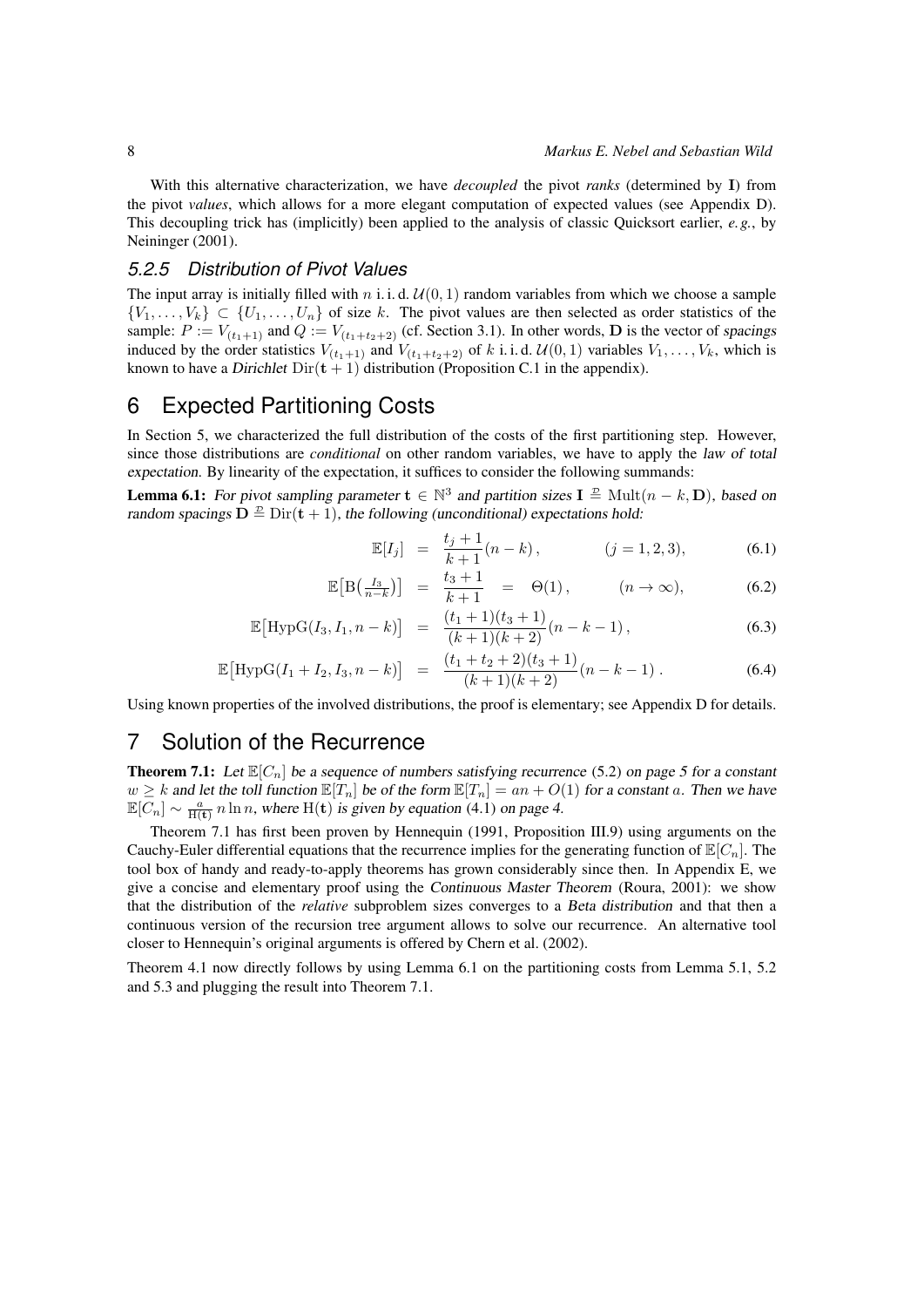

<span id="page-8-1"></span>Figure 2: Inverse of discrete entropy (top), number of comparisons per partitioning step (middle) and overall comparisons (bottom) for all t with  $k = 8$ , relative to the tertiles case  $t = (2, 2, 2)$ .

<span id="page-8-2"></span>

**Table 1:**  $\frac{a_C}{H(t)}$ ,  $\frac{a_S}{H(t)}$  and  $\frac{a_{BC}}{H(t)}$  for all t with  $k = 5$ . Rows resp. columns give  $t_1$  and  $t_2$ ;  $t_3$  is then  $k - 2 - t_1 - t_2$ . The symmetric choice  $\mathbf{t} = (1, 1, 1)$  is shaded, the minimum is printed in bold.

## <span id="page-8-0"></span>8 Discussion — Asymmetries Everywhere

With [Theorem 4.1,](#page-3-2) we can find the optimal sampling parameter t for any given sample size k. As an example, [Figure 2](#page-8-1) shows how  $H(t)$ ,  $a_C$  and the overall number of comparisons behave for all possible t with sample size  $k = 8$ : the discrete entropy decreases symmetrically as we move away from the center  $t = (2, 2, 2)$ ; this corresponds to the effect of less evenly distributed subproblem sizes. The individual partitioning steps, however, are cheap for *small* values of  $t_2$  and optimal in the extreme point  $\mathbf{t} = (6, 0, 0)$ . For minimizing the *overall* number of comparisons — the ratio of latter two numbers — we have to find a suitable trade-off between the center and the extreme point  $(6, 0, 0)$ ; in this case the minimal total number of comparisons is achieved with  $t = (3, 1, 2)$ .

Apart from this trade-off between the evenness of subproblem sizes and the number of comparisons per partitioning, [Table 1](#page-8-2) shows that the optimal choices for t w. r. t. comparisons, swaps and Bytecodes heavily differ. The partitioning costs are, in fact, in *extreme conflict* with each other: for all  $k \geq 2$ , the minimal values of  $a_C$ ,  $a_S$  and  $a_{BC}$  among all choices of t for sample size k are attained for  $t = (k - 2, 0, 0)$ ,  $t = (0, k - 2, 0)$  and  $t = (0, 0, k - 2)$ , respectively. Intuitively this is so, as the strategy minimizing partitioning costs in isolation is to make the cheapest path through the partitioning loop execute as often as possible, which naturally leads to extreme choices for t. It then depends on the actual numbers, where the total costs are minimized. It is thus not possible to minimize all cost measures at once, and the rivaling effects described above make it hard to reason about optimal parameters merely on a qualitative level. The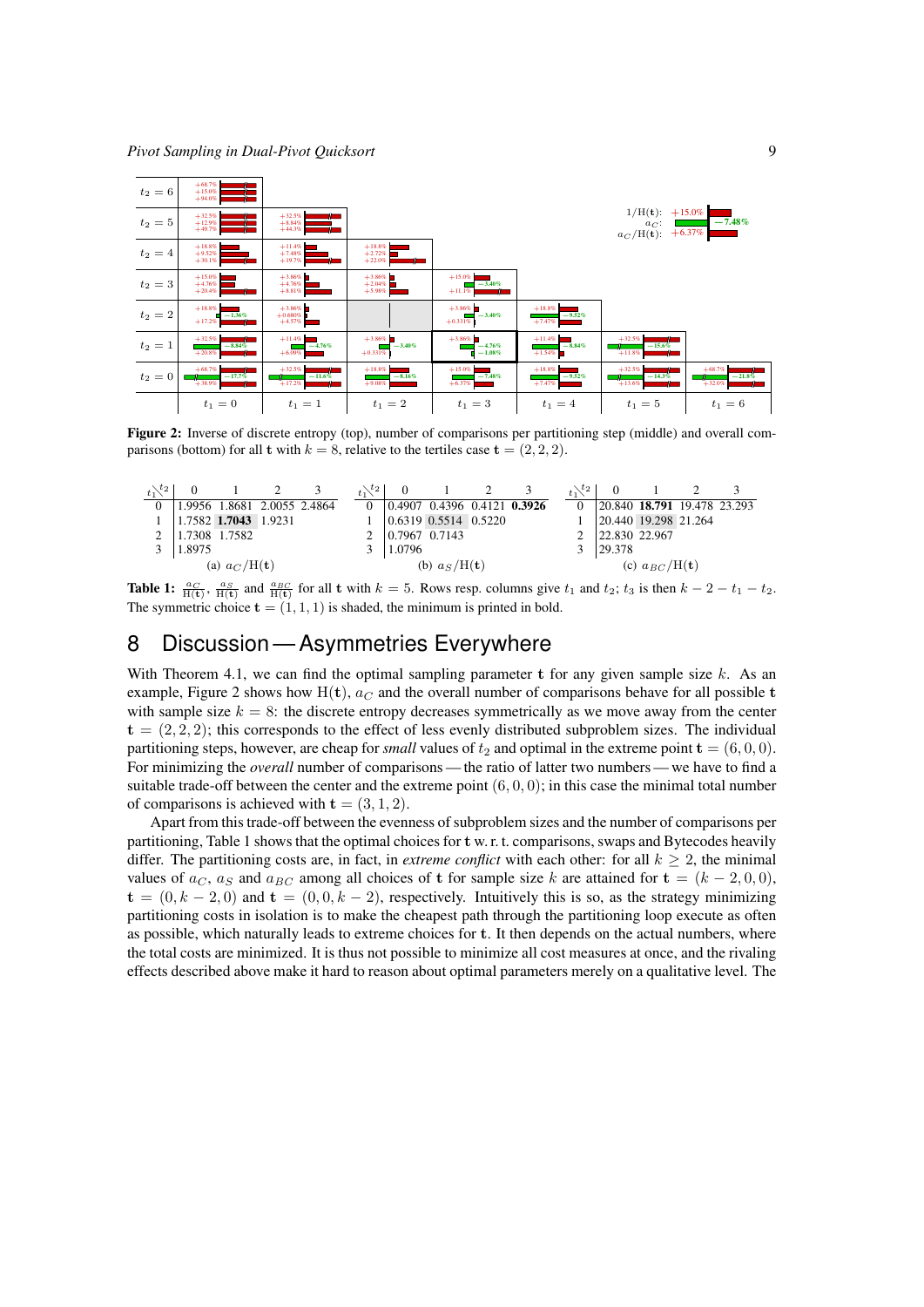number of executed Bytecode instructions is certainly more closely related to actual running time than the pure number of comparisons and swaps, while it remains platform independent and deterministic.[\(ii\)](#page-9-0) We hope that the sensitivity of the optimal sampling parameter to the chosen cost measure renews the interest in instruction-level analysis in the style of Knuth. Focusing only on abstract cost measures leads to *suboptimal* choices in Yaroslavskiy's Quicksort!

It is interesting to note in this context that the implementation in Oracle's Java 7 runtime library which uses  $\mathbf{t} = (1, 1, 1)$  — executes asymptotically *more* Bytecodes (on random permutations) than  $Y_t^w$ with  $t = (0, 1, 2)$ , despite using the same sample size  $k = 5$ . Whether this also results in a performance gain in practice, however, depends on details of the runtime environment [\(Wild et al., 2013c\)](#page-11-7).

Continuous ranks. It is natural to ask for the optimal *relative ranks* of P and Q if we are not constrained by the discrete nature of pivot sampling. In fact, one might want to choose the sample size depending on those optimal relative ranks to find a discrete order statistic that falls close to the continuous optimum.

We can compute the optimal relative ranks by considering the limiting behavior of  $Y_t^w$  as  $k \to \infty$ . Formally, we consider the following family of algorithms: let  $(t_i^{(j)})_{j \in \mathbb{N}}$  for  $l = 1, 2, 3$  be three sequences of non-negative integers and set  $k^{(j)} := t_1^{(j)} + t_2^{(j)} + t_3^{(j)} + 2$  for every  $j \in \mathbb{N}$ . Assume that we have  $k^{(j)} \to \infty$  and  $t^{(j)}_l / k^{(j)} \to \tau_l$  with  $\tau_l \in [0, 1]$  for  $l = 1, 2, 3$  as  $j \to \infty$ . Note that we have  $\tau_1 + \tau_2 + \tau_3 = 1$ by definition. For each  $j \in \mathbb{N}$ , we can apply [Theorem 4.1](#page-3-2) for  $Y_{\mathbf{t}^{(j)}}^w$  and then consider the limiting behavior of the total costs for  $j \to \infty$ .<sup>[\(iii\)](#page-9-1)</sup> For H(t), [equation \(4.2\)](#page-3-1) shows convergence to the entropy function  $H^*(\tau) = -\sum_{l=1}^3 \tau_l \ln(\tau_l)$  and for the numerators  $a_C, a_S$  and  $a_{BC}$ , it is easily seen that

$$
a_C^{(j)} \to a_C^* \quad := \; 1 + \tau_2 + (2\tau_1 + \tau_2)\tau_3 \,, \tag{8.1}
$$

$$
a_S^{(j)} \to a_S^* \quad := \tau_1 + (\tau_1 + \tau_2)\tau_3 \,, \tag{8.2}
$$

$$
a_{BC}^{(j)} \rightarrow a_{BC}^* := 10 + 13\tau_1 + 5\tau_2 + (\tau_1 + \tau_2)(\tau_1 + 11\tau_3) \,. \tag{8.3}
$$

Together, the overall number of comparisons, swaps and Bytecodes converge to  $a_C^*/H^*(\tau)$ ,  $a_S^*/H^*(\tau)$ resp.  $a_{BC}^*/H^*(\tau)$ ; see [Figure 3](#page-10-3) for plots. We could not find a way to compute the minima of these functions analytically. However, all three functions have isolated minima that can be approximated well by numerical methods.

The number of comparisons is minimized for  $\tau_C^* \approx (0.428846, 0.268774, 0.302380)$ . For this choice, the expected number of comparisons is asymptotically  $1.4931 n \ln n$ . For swaps, the minimum is not attained inside the open simplex, but for the extreme points  $\tau_S^* = (0,0,1)$  and  $\tau_S^{*\prime} = (0,1,0)$ . The minimal value of the coefficient is 0, so the expected number of swaps drops to  $o(n \ln n)$  for these extreme points. Of course, this is a very bad choice w. r. t. other cost measures, *e.g.*, the number of comparisons becomes quadratic, which again shows the limitations of tuning an algorithm to one of its basic operations in isolation. The minimal asymptotic number of executed Bytecodes of roughly  $16.3833 n \ln n$  is obtained for  $\boldsymbol{\tau}_{BC}^* \approx (0.206772, 0.348562, 0.444666).$ 

We note again that the optimal choices heavily differ depending on the employed cost measure and that the minima differ significantly from the symmetric choice  $\tau = (\frac{1}{3}, \frac{1}{3}, \frac{1}{3})$ .

<span id="page-9-0"></span> $(iii)$  Counting the number of executed Bytecode instructions still ignores many important effects on actual running time,  $e, g,$  costs of branch mispredictions in pipelined execution, cache misses and the influence of just-in-time compilation.

<span id="page-9-1"></span><sup>(</sup>iii) Letting the sample size go to infinity implies non-constant overhead per partitioning step for our implementation, which is not negligible any more. For the analysis here, you can assume an oracle that provides us with the desired order statistic in  $O(1)$ .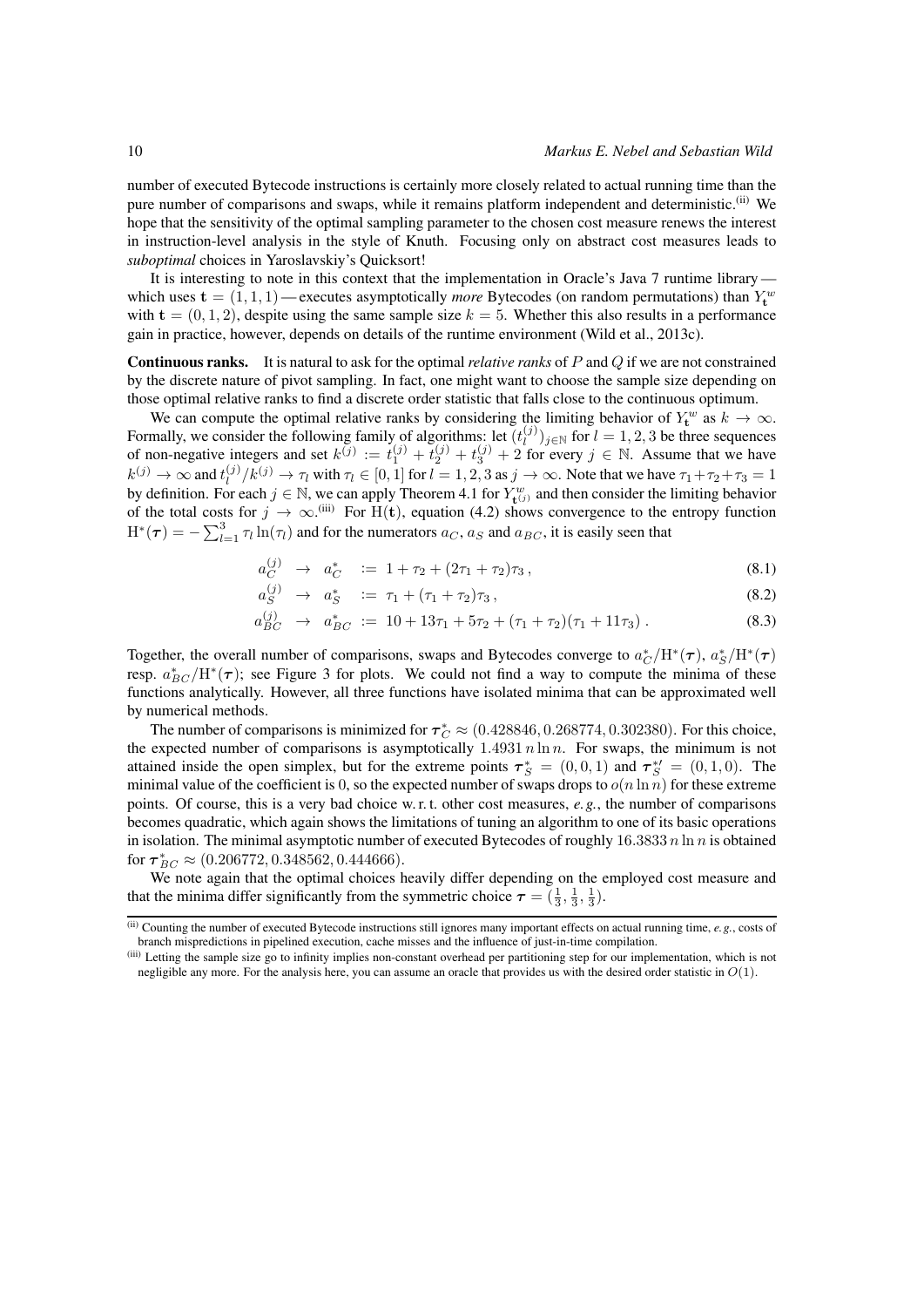

<span id="page-10-3"></span>Figure 3: Contour plots for the limits of the leading term coefficient of the overall number of comparisons, swaps and executed Bytecode instructions, as functions of  $\tau$ .  $\tau_1$  and  $\tau_2$  are given on x- and y-axis, respectively, which determine  $\tau_3$  as  $1 - \tau_1 - \tau_2$ . Black dots mark global minima, white dots show the center point  $\tau_1 = \tau_2 = \tau_3 = \frac{1}{3}$ . (For swaps no minimum is attained in the open simplex, see main text). Black dashed lines are level lines connecting "equi-cost-ant" points, *i.e.* points of equal costs. White dotted lines mark points of equal entropy  $H^*(\tau)$ .

## <span id="page-10-2"></span>9 Conclusion

In this paper, we gave the precise leading term asymptotic of the average costs of Quicksort with Yaroslavskiy's dual-pivot partitioning method and selection of pivots as arbitrary order statistics of a constant size sample. Our results confirm earlier empirical findings [\(Yaroslavskiy, 2010;](#page-11-17) [Wild et al., 2013c\)](#page-11-7) that the inherent asymmetries of the partitioning algorithm call for a systematic skew in selecting the pivots— the tuning of which requires a quantitative understanding of the delicate trade-off between partitioning costs and the distribution of subproblem sizes for recursive calls. Moreover, we have demonstrated that this tuning process is very sensitive to the choice of suitable cost measures, which firmly suggests a detailed analyses in the style of Knuth, instead of focusing on the number of comparisons and swaps only.

Future work. A natural extension of this work would be the computation of the linear term of costs, which is not negligible for moderate  $n$ . This will require a much more detailed analysis as sorting the samples and dealing with short subarrays contribute to the linear term of costs, but then allows to compute the optimal choice for  $w$ , as well. While in this paper only expected values were considered, the distributional analysis of [Section 5](#page-4-0) can be used as a starting point for analyzing the distribution of overall costs. Yaroslavskiy's partitioning can also be used in Quickselect [\(Wild et al., 2013a\)](#page-11-18); the effects of generalized pivot sampling there are yet to be studied. Finally, other cost measures, like the number of symbol comparisons [\(Vallée et al., 2009;](#page-11-19) [Fill and Janson, 2012\)](#page-11-20), would be interesting to analyze.

## **References**

- <span id="page-10-1"></span>M. Aumüller and M. Dietzfelbinger. Optimal Partitioning for Dual Pivot Quicksort. In F. V. Fomin, R. Freivalds, M. Kwiatkowska, and D. Peleg, editors, *ICALP 2013*, volume 7965 of *LNCS*, pages 33–44. Springer, 2013.
- <span id="page-10-0"></span>J. L. Bentley and M. D. McIlroy. Engineering a sort function. *Software: Practice and Experience*, 23(11):1249–1265, 1993.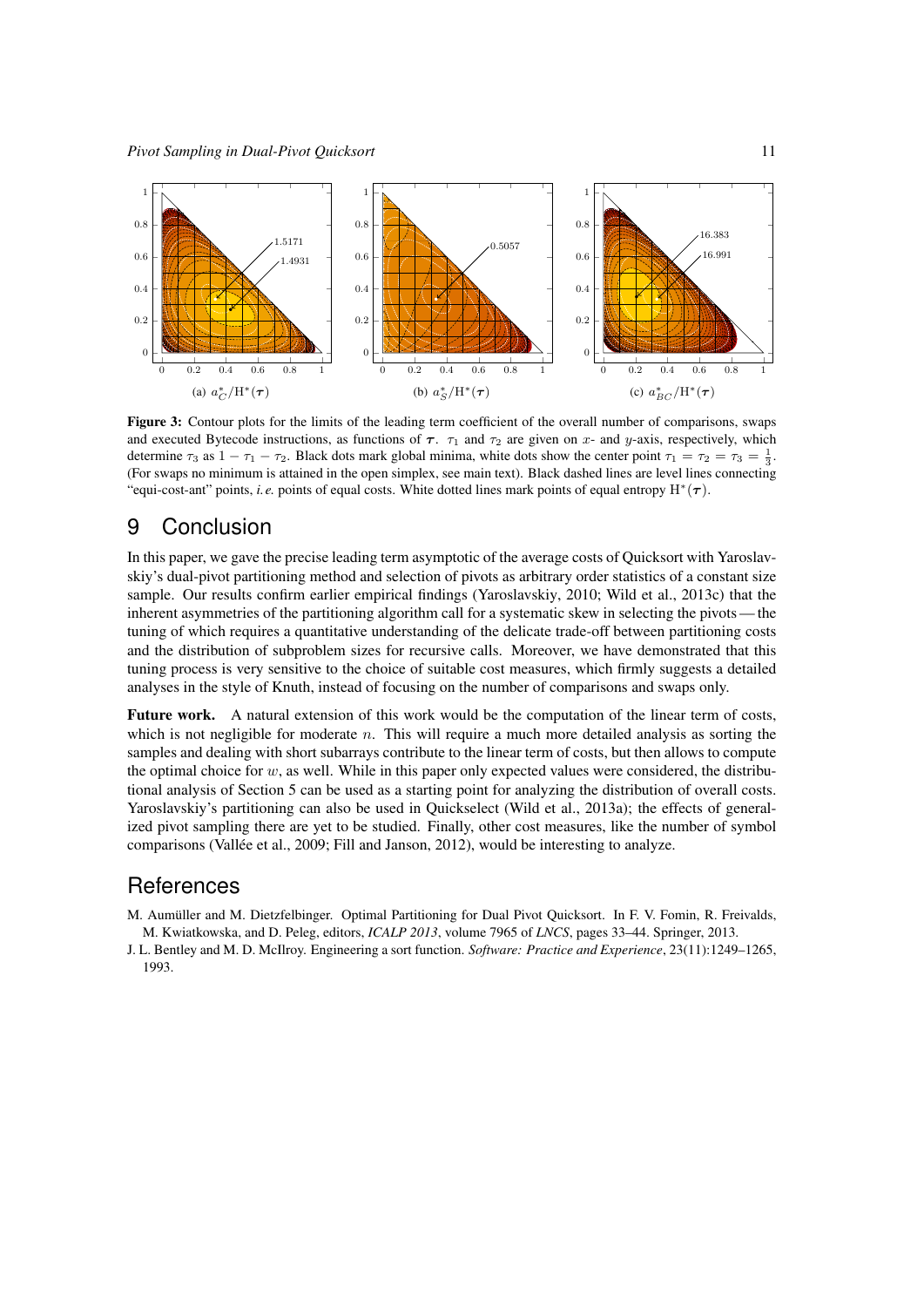- <span id="page-11-11"></span>H.-H. Chern and H.-K. Hwang. Transitional behaviors of the average cost of quicksort with median-of- $(2t + 1)$ . *Algorithmica*, 29(1-2):44–69, 2001.
- <span id="page-11-16"></span>H.-H. Chern, H.-K. Hwang, and T.-H. Tsai. An asymptotic theory for Cauchy–Euler differential equations with applications to the analysis of algorithms. *Journal of Algorithms*, 44(1):177–225, 2002.
- <span id="page-11-25"></span>H. A. David and H. N. Nagaraja. *Order Statistics (Wiley Series in Probability and Statistics)*. Wiley-Interscience, 3rd edition, 2003. ISBN 0-471-38926-9.
- <span id="page-11-12"></span>M. Durand. Asymptotic analysis of an optimized quicksort algorithm. *Information Processing Letters*, 85(2):73–77, 2003.
- <span id="page-11-8"></span>M. H. v. Emden. Increasing the efficiency of quicksort. *Communications of the ACM*, pages 563–567, 1970.
- <span id="page-11-24"></span>V. Estivill-Castro and D. Wood. A survey of adaptive sorting algorithms. *ACM Computing Surveys*, 24(4):441–476, 1992.
- <span id="page-11-20"></span>J. Fill and S. Janson. The number of bit comparisons used by Quicksort: an average-case analysis. *Electronic Journal of Probability*, 17:1–22, 2012.
- <span id="page-11-21"></span>R. L. Graham, D. E. Knuth, and O. Patashnik. *Concrete mathematics: a foundation for computer science*. Addison-Wesley, 1994. ISBN 978-0-20-155802-9.
- <span id="page-11-2"></span>P. Hennequin. *Analyse en moyenne d'algorithmes : tri rapide et arbres de recherche*. PhD Thesis, Ecole Politechnique, Palaiseau, 1991.
- <span id="page-11-22"></span>C. A. R. Hoare. Algorithm 65: Find. *Communications of the ACM*, 4(7):321–322, July 1961.
- <span id="page-11-13"></span>K. Kaligosi and P. Sanders. How branch mispredictions affect quicksort. In T. Erlebach and Y. Azar, editors, *ESA 2006*, pages 780–791. Springer, 2006.
- <span id="page-11-5"></span>S. Kushagra, A. López-Ortiz, A. Qiao, and J. I. Munro. Multi-Pivot Quicksort: Theory and Experiments. In *ALENEX 2014*, pages 47–60. SIAM, 2014.
- <span id="page-11-14"></span>H. M. Mahmoud. *Sorting: A distribution theory*. John Wiley & Sons, Hoboken, NJ, USA, 2000. ISBN 1-118-03288-8.
- <span id="page-11-6"></span>C. Martínez and S. Roura. Optimal Sampling Strategies in Quicksort and Quickselect. *SIAM Journal on Computing*, 31(3):683, 2001.
- <span id="page-11-0"></span>D. R. Musser. Introspective Sorting and Selection Algorithms. *Software: Practice and Experience*, 27(8):983–993, 1997.
- <span id="page-11-10"></span>R. Neininger. On a multivariate contraction method for random recursive structures with applications to Quicksort. *Random Structures & Algorithms*, 19(3-4):498–524, 2001.
- <span id="page-11-15"></span>S. Roura. Improved Master Theorems for Divide-and-Conquer Recurrences. *Journal of the ACM*, 48(2):170–205, 2001.
- <span id="page-11-1"></span>R. Sedgewick. *Quicksort*. PhD Thesis, Stanford University, 1975.
- <span id="page-11-9"></span>R. Sedgewick. The analysis of Quicksort programs. *Acta Inf.*, 7(4):327–355, 1977.
- <span id="page-11-23"></span>R. Sedgewick. Implementing Quicksort programs. *Communications of the ACM*, 21(10):847–857, 1978.
- <span id="page-11-19"></span>B. Vallée, J. Clément, J. A. Fill, and P. Flajolet. The Number of Symbol Comparisons in QuickSort and QuickSelect. In S. Albers, A. Marchetti-Spaccamela, Y. Matias, S. Nikoletseas, and W. Thomas, editors, *ICALP 2009*, volume 5555 of *LNCS*, pages 750–763. Springer, 2009.
- <span id="page-11-3"></span>S. Wild and M. E. Nebel. Average Case Analysis of Java 7's Dual Pivot Quicksort. In L. Epstein and P. Ferragina, editors, *ESA 2012*, volume 7501 of *LNCS*, pages 825–836. Springer, 2012.
- <span id="page-11-18"></span>S. Wild, M. E. Nebel, and H. Mahmoud. Analysis of Quickselect under Yaroslavskiy's Dual-Pivoting Algorithm, 2013a. URL <http://arxiv.org/abs/1306.3819>.
- <span id="page-11-4"></span>S. Wild, M. E. Nebel, and R. Neininger. Average Case and Distributional Analysis of Java 7's Dual Pivot Quicksort, 2013b. URL <http://arxiv.org/abs/1304.0988>.
- <span id="page-11-7"></span>S. Wild, M. E. Nebel, R. Reitzig, and U. Laube. Engineering Java 7's Dual Pivot Quicksort Using MaLiJAn. In P. Sanders and N. Zeh, editors, *ALENEX 2013*, pages 55–69. SIAM, 2013c.
- <span id="page-11-17"></span>V. Yaroslavskiy. Question on sorting. [http://mail.openjdk.java.net/pipermail/](http://mail.openjdk.java.net/pipermail/core-libs-dev/2010-July/004649.html) [core-libs-dev/2010-July/004649.html](http://mail.openjdk.java.net/pipermail/core-libs-dev/2010-July/004649.html), 2010.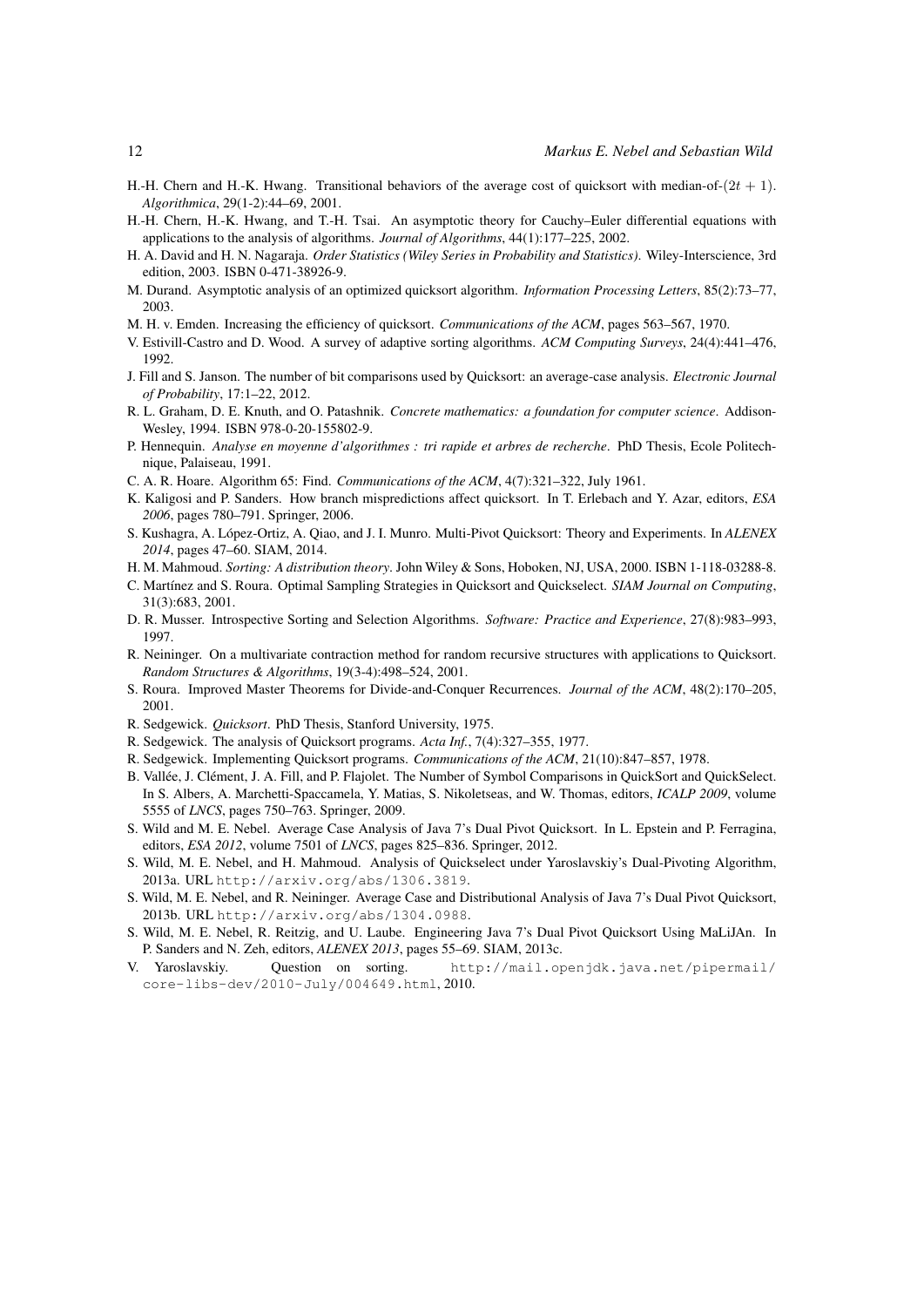*Pivot Sampling in Dual-Pivot Quicksort* 13

## Appendix

## <span id="page-12-0"></span>A Index of Used Notation

In this section, we collect the notations used in this paper. (Some might be seen as "standard", but we think including them here hurts less than a potential misunderstanding caused by omitting them.)

## *Generic Mathematical Notation*

| $x \dots \dots \dots \dots$ to emphasize that x is a vector, it is written in <b>bold</b> ;<br>components of the vector are not written in bold: $\mathbf{x} = (x_1, \dots, x_d)$ . |
|-------------------------------------------------------------------------------------------------------------------------------------------------------------------------------------|
| $X \dots \dots \dots \dots$ to emphasize that X is a random variable it is Capitalized.                                                                                             |
| $\mathcal{H}_n \ldots \ldots \ldots \ldots \ldots$ the harmonic number; $\mathcal{H}_n = \sum_{i=1}^n 1/i$ .                                                                        |
| $\text{Dir}(\boldsymbol{\alpha}) \dots \dots \dots \text{Dirichlet distributed random variable, } \boldsymbol{\alpha} \in \mathbb{R}_{>0}^d.$                                       |
| Mult $(n, \mathbf{p})$ multinomially distributed random variable; $n \in \mathbb{N}$ and $\mathbf{p} \in [0, 1]^d$ with $\sum_{i=1}^d p_i = 1$ .                                    |
| $HypG(k,r,n) \dots$ hypergeometrically distributed random variable; $n \in \mathbb{N}, k, r \in \{1, \dots, n\}$ .                                                                  |
| $B(p)$ Bernoulli distributed random variable; $p \in [0, 1]$ .                                                                                                                      |
|                                                                                                                                                                                     |
| $B(\alpha_1, \ldots, \alpha_d)$ d-dimensional Beta function; defined in equation (C.3) (page 22).                                                                                   |
| $\mathbb{E}[X]$ . expected value of X; we write $\mathbb{E}[X   Y]$ for the conditional expectation of X given Y.                                                                   |
| $\mathbb{P}(E), \mathbb{P}(X = x)$ probability of an event E resp. probability for random variable X to attain value x.                                                             |
| $X \stackrel{\mathcal{D}}{=} Y$ equality in distribution; X and Y have the same distribution.                                                                                       |
| <i>i.e.</i> , the <i>i</i> th smallest element of $X_1, \ldots, X_n$ .                                                                                                              |
|                                                                                                                                                                                     |
| $a^{\underline{b}}, a^{\overline{b}}, \ldots, \ldots,$ factorial powers notation of (Graham et al., 1994); " <i>a</i> to the <i>b</i> falling resp. rising".                        |

## *Input to the Algorithm*

| We assume $U_1, \ldots, U_n$ are i. i. d. $\mathcal{U}(0, 1)$ distributed. |
|----------------------------------------------------------------------------|

## *Notation Specific to the Algorithm*

| $\mathbf{t} \in \mathbb{N}^3$ pivot sampling parameter, see Section 3.1 (page 3).                            |
|--------------------------------------------------------------------------------------------------------------|
| $k = k(\mathbf{t})$ sample size; defined in terms of $\mathbf{t}$ as $k(\mathbf{t}) = t_1 + t_2 + t_3 + 2$ . |
|                                                                                                              |
| subarray by Insertions ort.                                                                                  |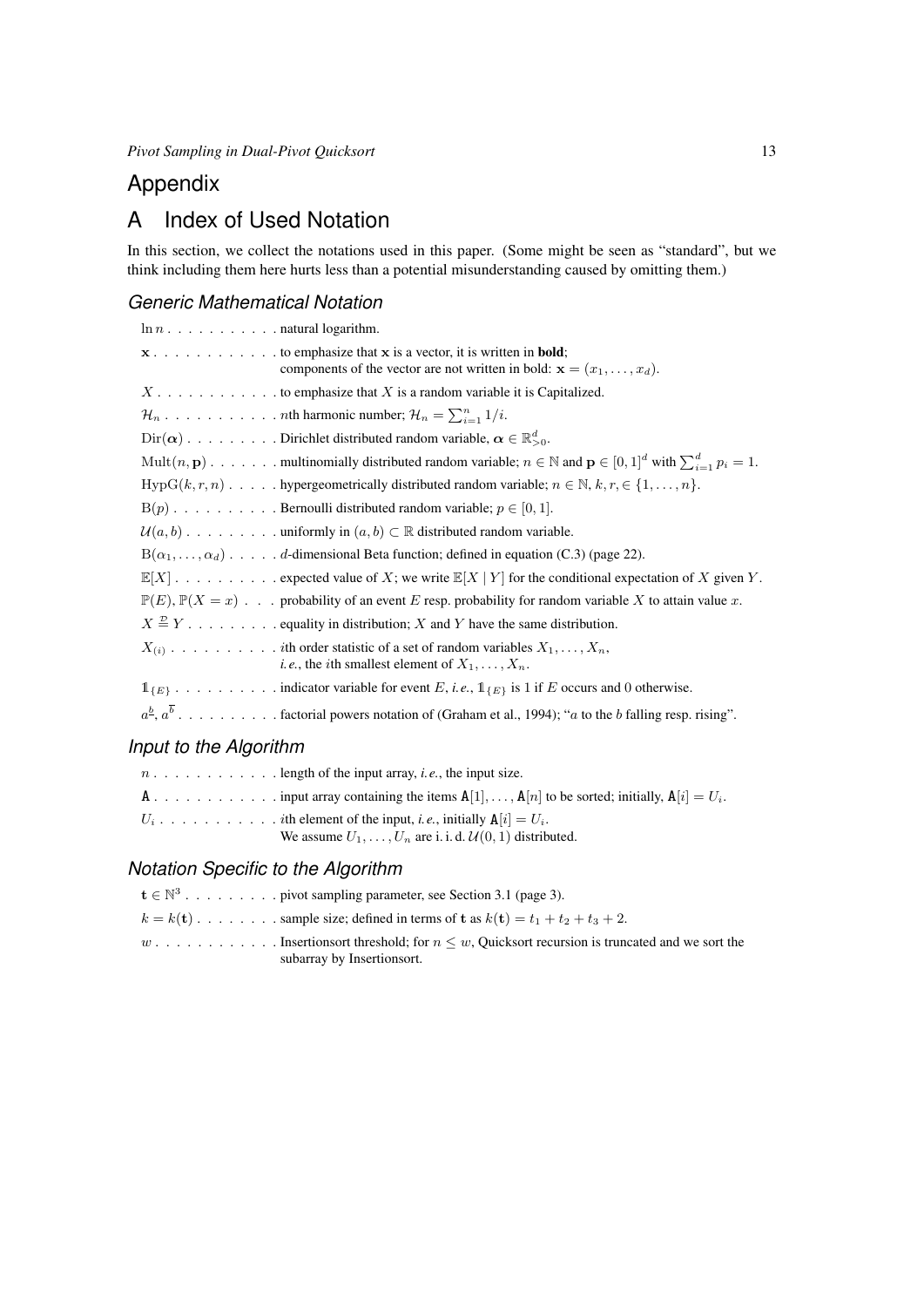|                           | $Y_t^w$ abbreviation for dual-pivot Quicksort with Yaroslavskiy's partitioning method, where<br>pivots are chosen by generalized pivot sampling with parameter t and where we switch<br>to Insertions of simulation of size at most $w$ .                                                                                                   |
|---------------------------|---------------------------------------------------------------------------------------------------------------------------------------------------------------------------------------------------------------------------------------------------------------------------------------------------------------------------------------------|
|                           |                                                                                                                                                                                                                                                                                                                                             |
|                           | $\mathbf{V} \in \mathbb{N}^k$ (random) sample for choosing pivots in the first partitioning step.                                                                                                                                                                                                                                           |
|                           | $P, Q, \ldots, \ldots, \ldots$ (random) values of chosen pivots in the first partitioning step.                                                                                                                                                                                                                                             |
|                           | small element element U is small if $U < P$ .                                                                                                                                                                                                                                                                                               |
|                           | medium element element U is medium if $P < U < Q$ .                                                                                                                                                                                                                                                                                         |
|                           | large element element U is large if $Q < U$ .                                                                                                                                                                                                                                                                                               |
|                           | sampled-out element the $k - 2$ elements of the sample that are <i>not</i> chosen as pivots.                                                                                                                                                                                                                                                |
|                           | ordinary element the $n - k$ elements that have not been part of the sample.                                                                                                                                                                                                                                                                |
|                           | partitioning element all ordinary elements and the two pivots.                                                                                                                                                                                                                                                                              |
|                           | $k, g, \ell, \ldots, \ldots$ index variables used in Yaroslavskiy's partitioning method, see Algorithm 2 (page 19).                                                                                                                                                                                                                         |
|                           | $K, G, \ldots, \ldots,$ set of all (index) values attained by pointers k resp. g during the first partitioning step;<br>see Section 3.2 (page 3) and proof of Lemma 5.1 (page 6).                                                                                                                                                           |
|                           | $c \mathcal{Q} \mathcal{P} \ldots \ldots \ldots \ldots c \in \{s, m, l\}, \mathcal{P} \subset \{1, \ldots, n\}$<br>(random) number of c-type (small, medium or large) elements that are initially located at<br>positions in P, i.e., $c \mathcal{Q} \mathcal{P} =  \{i \in \mathcal{P} : U_i \text{ has type } c\} .$                      |
| $l@K, s@K, s@G$ see $c@P$ |                                                                                                                                                                                                                                                                                                                                             |
|                           |                                                                                                                                                                                                                                                                                                                                             |
|                           |                                                                                                                                                                                                                                                                                                                                             |
|                           | $C_n$ , $S_n$ , $BC_n$ (random) number of comparisons/swaps/Bytecodes of $Y_t^w$ on a random permutation of<br>size $n$ ; in Section 5.1, $C_n$ is used as general placeholder for any of the above cost<br>measures.                                                                                                                       |
|                           | $T_C, T_S, T_{BC}$ (random) number of comparisons/swaps/Bytecodes of the first partitioning step of $Y_t^w$<br>on a random permutation of size $n$ ;<br>$T_C(n)$ , $T_S(n)$ and $T_{BC}(n)$ when we want to emphasize dependence on n.                                                                                                      |
|                           | $ac, a_S, a_{BC}$ coefficient of the linear term of $\mathbb{E}[T_C(n)]$ , $\mathbb{E}[T_S(n)]$ and $\mathbb{E}[T_{BC}(n)]$ ; see Theorem 4.1<br>(page 4).                                                                                                                                                                                  |
|                           | $H(t)$ . discrete entropy; defined in equation (4.1) (page 4).                                                                                                                                                                                                                                                                              |
|                           |                                                                                                                                                                                                                                                                                                                                             |
|                           | $\mathbf{J} \in \mathbb{N}^3$ (random) vector of subproblem sizes for recursive calls;<br>for initial size <i>n</i> , we have $J \in \{0, , n-2\}^3$ with $J_1 + J_2 + J_3 = n - 2$ .                                                                                                                                                       |
|                           | $I \in \mathbb{N}^3$ . (random) vector of partition sizes, <i>i.e.</i> , the number of small, medium resp. large <i>ordinary</i><br>elements; for initial size <i>n</i> , we have $I \in \{0, , n-k\}^3$ with $I_1 + I_2 + I_3 = n - k$ ;<br>$J = I + t$ and conditional on D we have $I \stackrel{\mathcal{D}}{=} \text{Mult}(n - k, D)$ . |
|                           | $\mathbf{D} \in [0,1]^3$ (random) spacings of the unit interval $(0,1)$ induced by the pivots P and Q, i.e.,<br>${\bf D} = (P, Q - P, 1 - Q);$ ${\bf D} \stackrel{\mathcal{D}}{=}$ $\text{Dir}({\bf t} + 1).$                                                                                                                               |
|                           | $a_C^*, a_S^*, a_{BC}^*, \ldots$ limit of $a_C, a_S$ , resp. $a_{BC}$ for the optimal sampling parameter <b>t</b> when $k \to \infty$ .                                                                                                                                                                                                     |
|                           | $\tau_C^*, \tau_S^*, \tau_{BC}^*$ optimal limiting ratio $t/k \to \tau_C^*$ such that $a_C \to a_C^*$ (resp. for S and BC).                                                                                                                                                                                                                 |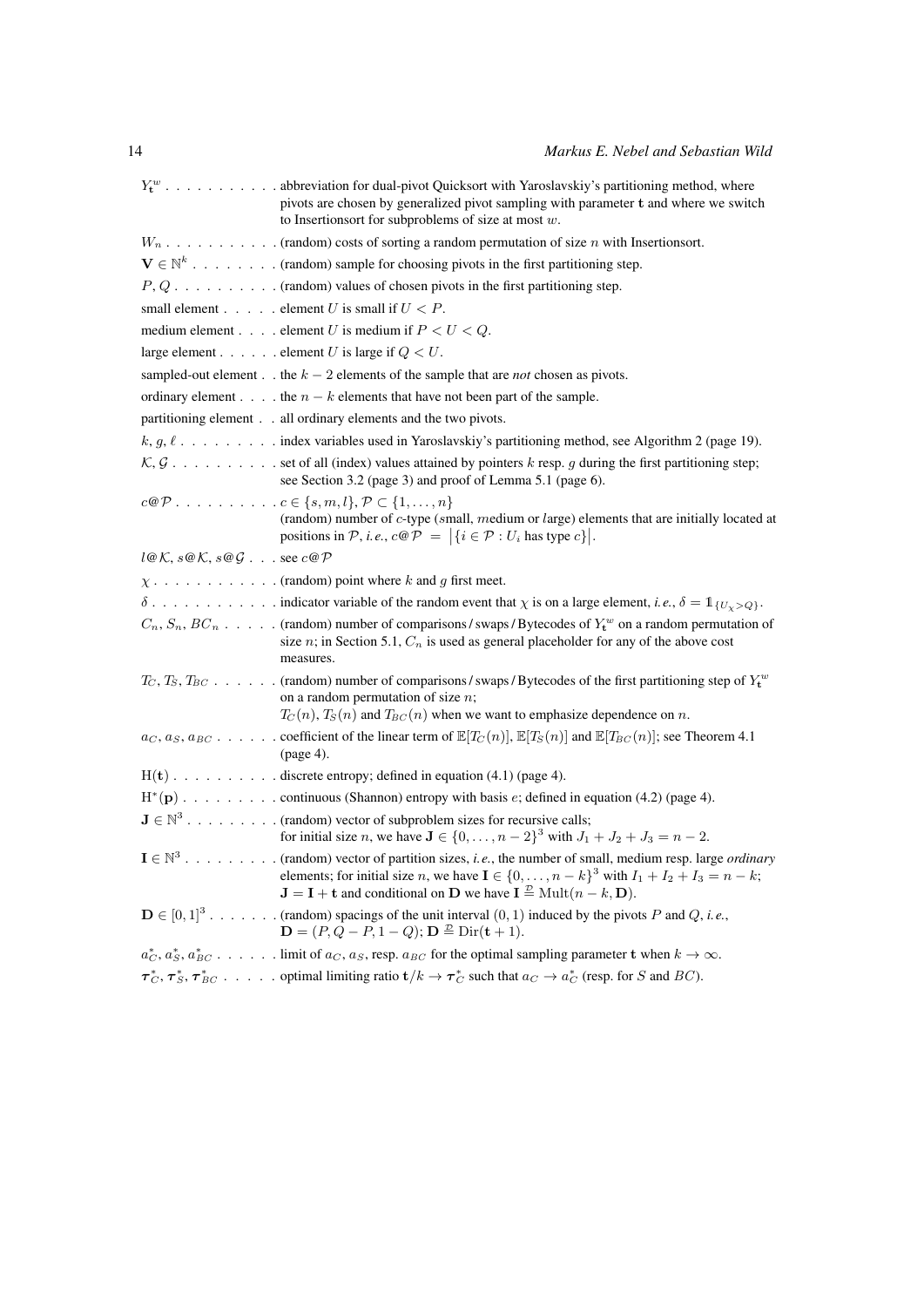## <span id="page-14-0"></span>B Detailed Pseudocode

### *B.1 Implementing Generalized Pivot Sampling*

While extensive literature on the analysis of (single-pivot) Quicksort with pivot sampling is available, most works do not specify the pivot selection process in detail.<sup>[\(iv\)](#page-14-1)</sup> The usual justification is that, in any case, we only draw pivots a *linear* number of times and from a constant size sample. So for the leading term asymptotic, the costs of pivot selection are negligible, and hence also the precise way of how selection is done is not important.

There is one caveat in the argumentation: Analyses of Quicksort usually rely on setting up a recurrence equation of expected costs that is then solved (precisely or asymptotically). This in turn requires the algorithm to *preserve* the distribution of input permutations for the subproblems subjected to recursive calls— otherwise the recurrence does not hold. Most partitioning algorithms, including the one of Yaroslavskiy, have the desirable property to preserve randomness [\(Wild and Nebel, 2012\)](#page-11-3); but this is not sufficient! We also have to make sure that the main procedure of Quicksort does not alter the distribution of inputs for recursive calls; in connection with elaborate pivot sampling algorithms, this is harder to achieve than it might seem at first sight.

For these reasons, the authors felt the urge to include a minute discussion of how to implement the generalized pivot sampling scheme of [Section 3.1](#page-2-2) in such a way that the recurrence equation remains *precise*.<sup>[\(v\)](#page-14-2)</sup> We have to address the following questions:

Which elements do we choose for the sample? In theory, a *random* sample produces the most reliable results and also protects against worst case inputs. The use of a random pivot for classic Quicksort has been considered right from its invention [\(Hoare, 1961\)](#page-11-22) and is suggested as a general strategy to deal with biased data [\(Sedgewick, 1978\)](#page-11-23).

However, all programming libraries known to the authors actually avoid the additional effort of drawing random samples. They use a set of deterministically selected positions of the array, instead; chosen to give reasonable results for common special cases like almost sorted arrays. For example, the positions used in Oracle's Java 7 implementation are depicted in [Figure 4.](#page-15-0)

For our analysis, the input consists of i. i. d. random variables, so *all* subsets (of a certain size) have the same distribution. We might hence select the positions of sample elements such that they are convenient for our (analysis) purposes. For reasons elaborated in [Section B.2](#page-16-0) below, we have to *exclude* sampled-out elements from partitioning to keep analysis feasible, and therefore, our implementation uses the  $t_1+t_2+1$ leftmost and the  $t_3 + 1$  rightmost elements of the array as sample, as illustrated in [Figure 5.](#page-15-1) Then, partitioning can be simply restricted to the range between the two parts of the sample, namely positions  $t_1 + t_2 + 2$  through  $n - t_3 - 1$ .

How do we select the desired order statistics from the sample? Finding a given order statistic of a list of elements is known as the selection problem and can be solved by specialized algorithms like Quickselect. Even though these selection algorithms are superior by far on large lists, selecting pivots from

<span id="page-14-1"></span><sup>(</sup>iv) Noteworthy exceptions are [Sedgewick'](#page-11-9)s seminal works which give detailed code for the median-of-three strategy [\(Sedgewick,](#page-11-1) [1975,](#page-11-1) [1978\)](#page-11-23) and [Bentley and McIlroy'](#page-10-0)s influential paper on engineering a practical sorting method [\(Bentley and McIlroy, 1993\)](#page-10-0). [Martínez and Roura](#page-11-6) describe a general approach of which they state that randomness is *not* preserved, but in their analysis, they "disregard the small amount of sortedness [ . . . ] yielding at least a good approximation" [\(Martínez and Roura, 2001,](#page-11-6) Section 7.2).

<span id="page-14-2"></span><sup>(</sup>v) Note that the resulting implementation has to be considered "academic": While it is well-suited for precise analysis, it will look somewhat peculiar from a practical point of view and productive use is probably not to be recommended.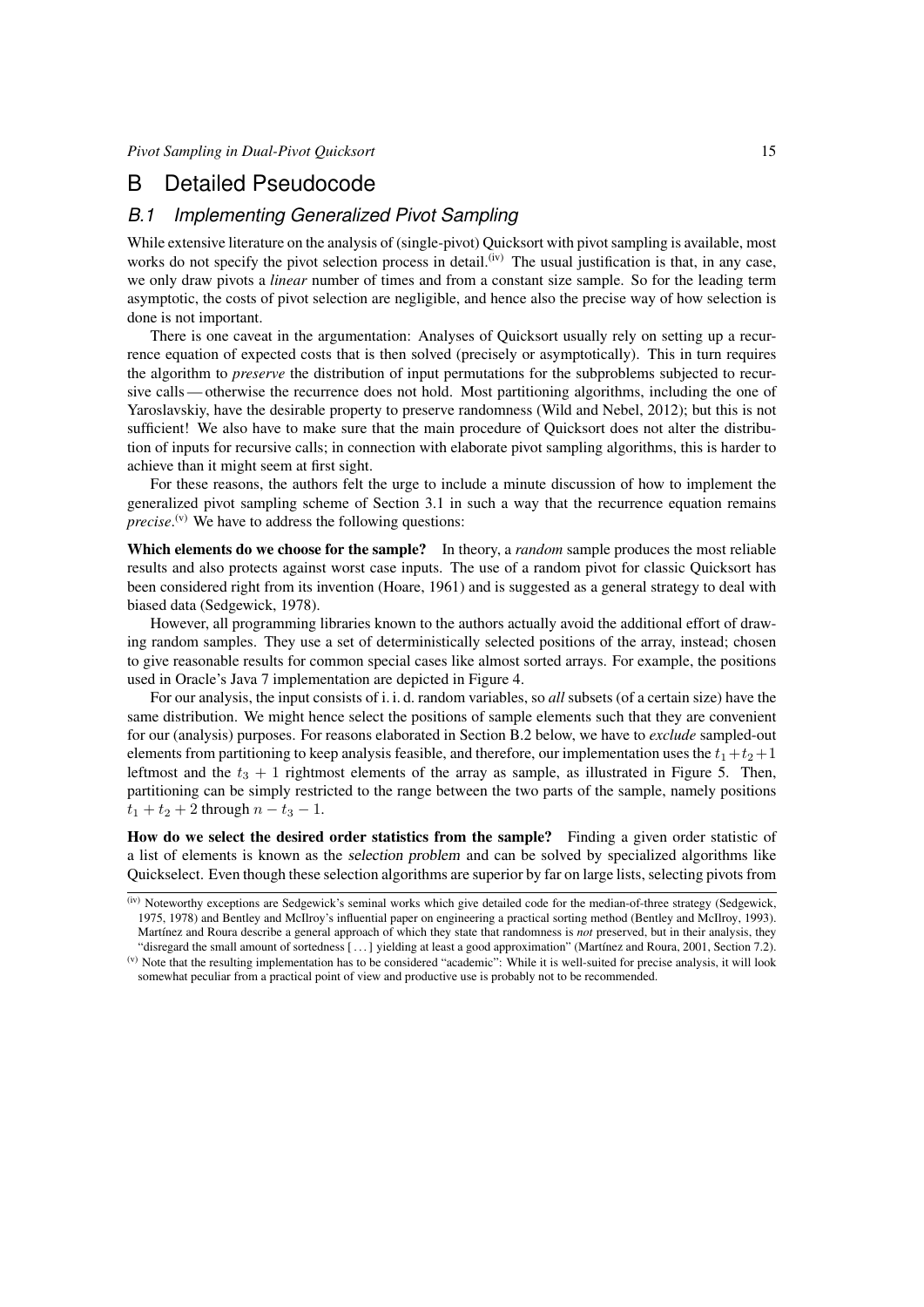<span id="page-15-0"></span>

Figure 4: The five sample elements in Oracle's Java 7 implementation of Yaroslavskiy's dual-pivot Quicksort are chosen such that their distances are approximately as given above.

<span id="page-15-1"></span>

|  |  |  |  |  | 1 2 3 4 5 6 7 8 9 10 11 12 13 14 15 16 17 18 19 20 |  |  |  |  |  |  |  |  |
|--|--|--|--|--|----------------------------------------------------|--|--|--|--|--|--|--|--|
|  |  |  |  |  |                                                    |  |  |  |  |  |  |  |  |
|  |  |  |  |  |                                                    |  |  |  |  |  |  |  |  |

**Figure 5:** Location of the sample in our implementation of  $Y_t^w$  with  $t = (3, 2, 4)$ . Only the non-shaded region A[7..15] is subject to partitioning.

a reasonably small sample is most efficiently done by fully sorting the whole sample with an elementary sorting method. Once the sample has been sorted, we find the pivots in  $A[t_1+1]$  and  $A[n-t_3]$ , respectively.

We will use an Insertionsort variant for sorting samples. Note that the implementation has to "jump" across the gap between the left part and the right part of the sample. [Algorithm 5](#page-20-0) and its symmetric cousin [Algorithm 6](#page-20-1) do that by ignoring the gap for all index variables and then correct for the gap whenever the array is actually accessed.

How do we deal with sampled-out elements? As discussed in [Section B.2,](#page-16-0) we exclude sampled-out elements from the partitioning range. After partitioning, we thus have to move the  $t_2$  sampled-out elements, which actually belong between the pivots, to the middle partition. Moreover, the pivots themselves have to be swapped in place. This process is illustrated in [Figure 6](#page-15-2) and spelled out in lines  $18-21$  of [Algorithm 1.](#page-17-0) Note that the order of swaps has been chosen carefully to correctly deal with cases, where the regions to be exchanged overlap.

<span id="page-15-2"></span>

Figure 6: First row: State of the array just after partitioning the ordinary elements (after line 17 of [Algorithm 1\)](#page-17-0). The letters indicate whether the element at this location is smaller (s), between  $(m)$  or larger (l) than the two pivots P and Q. Sample elements are shaded.

Second row: State of the array after pivots and sample parts have been moved to their partition (after line 21). The "rubber bands" indicate moved regions of the array.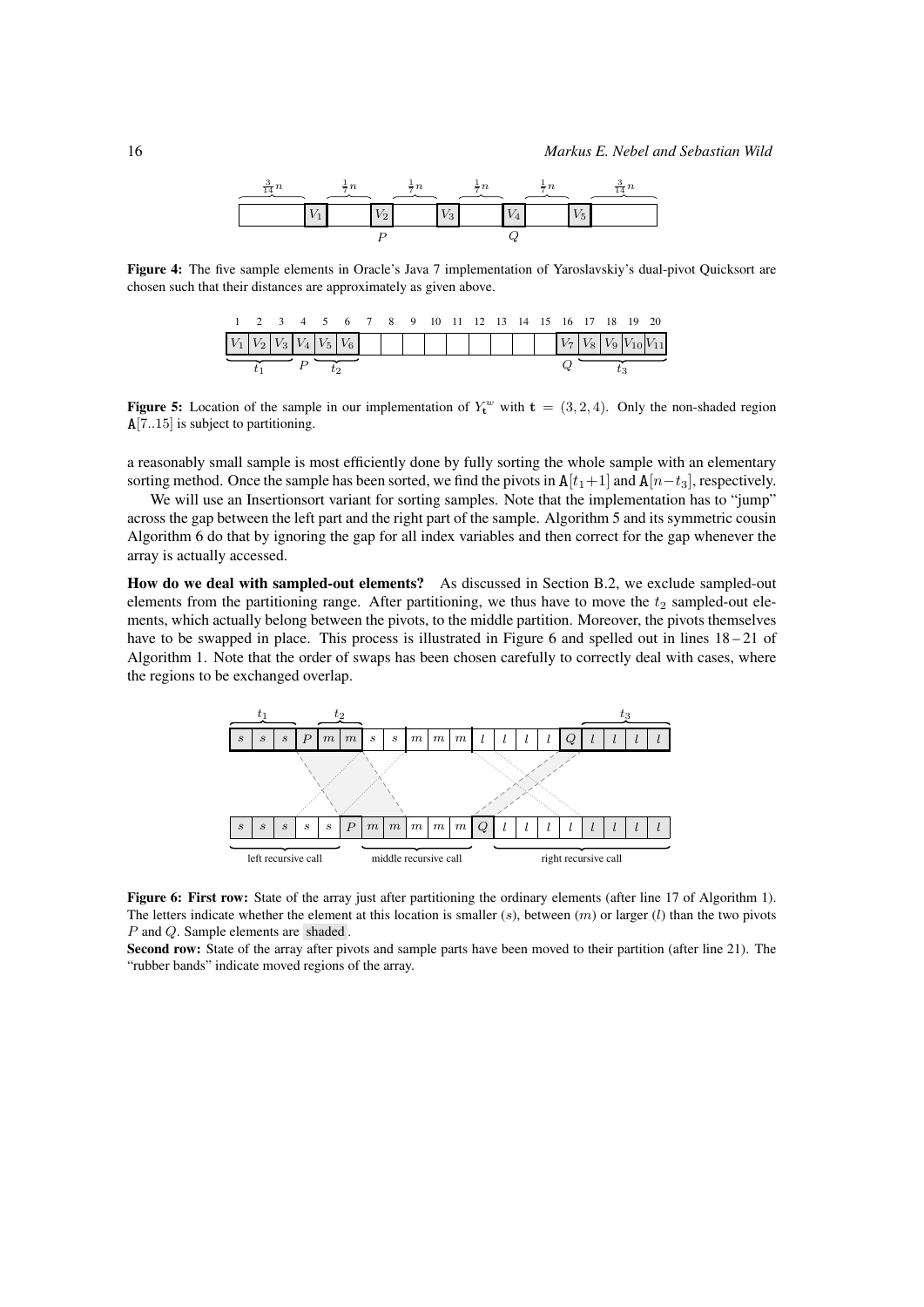#### <span id="page-16-0"></span>*B.2 Randomness Preservation*

For analysis, it is vital to preserve the input distribution for recursive calls, as this allows us to set up a recurrence equation for costs, which in turn underlies the precise analysis of Quicksort. While Yaroslavskiy's method (as given in [Algorithm 2\)](#page-18-0) preserves randomness, pivot sampling requires special care. For efficiently selecting the pivots, we *sort* the entire sample, so the sampled-out elements are far from randomly ordered; including them in partitioning would not produce randomly ordered subarrays! But there is also no need to include them in partitioning, as we already have the sample divided into the three groups of  $t_1$  small,  $t_2$  medium and  $t_3$  large elements. All ordinary elements are still in random order and Yaroslavskiy's partitioning divides them into three randomly ordered subarrays.

What remains problematic is the order of elements for recursive calls. The second row in [Figure 6](#page-15-2) shows the situation after all sample elements (shaded gray) have been put into the correct subarray. As the sample was sorted, the left and middle subarrays have sorted prefixes of length  $t_1$  resp.  $t_2$  followed by a random permutation of the remaining elements. Similarly, the right subarray has a sorted suffix of  $t_3$ elements. So the subarrays are *not* randomly ordered, (except for the trivial case  $\mathbf{t} = 0$ )! How shall we deal with this non-randomness?

The maybe surprising answer is that we can indeed *exploit* this non-randomness; not only in terms of a precise analysis, but also for efficiency: the sorted part *always* lies completely inside the *sample range* for the next partitioning phase. So our specific kind of non-randomness only affects sorting the sample (in subsequent recursive calls), but it never affects the partitioning process itself!

It seems natural that sorting should somehow be able to profit from partially sorted input, and in fact, many sorting methods are known to be adaptive to existing order [\(Estivill-Castro and Wood, 1992\)](#page-11-24). For our special case of a fully sorted prefix or suffix of length  $s > 1$  and a fully random rest, we can simply use Insertionsort where the first s iterations of the outer loop are skipped. Our Insertionsort implementations accept s as an additional parameter. What is more, we can also precisely *quantify* the savings resulting from skipping the first s iterations: Apart from per-call overhead, we save exactly what it would have costed to sort a random permutation of the length of this prefix/suffix with Insertionsort. As all prefixes/suffixes have constant lengths (independent of the length of the current subarray), precise analysis remains feasible. Thereby, we need not be afraid of non-randomness *per se*, as long as we can preserve the *same kind* of non-randomness for recursive calls and precisely analyze resulting costs.

### *B.3 Generalized Yaroslavskiy Quicksort*

Combining the implementation of generalized pivot sampling— paying attention to the subtleties discussed in the previous sections— with Yaroslavskiy's partitioning method, we finally obtain [Algo](#page-17-0)[rithm 1.](#page-17-0) We refer to this sorting method as Generalized Yaroslavskiy Quicksort with pivot sampling parameter  $\mathbf{t} = (t_1, t_2, t_3)$  and Insertionsort threshold w, shortly written as  $Y_t^w$ . We assume that  $w \geq k - 1 = t_1 + t_2 + t_3 + 1$  to make sure that every partitioning step has enough elements for pivot sampling.

The last parameter of [Algorithm 1](#page-17-0) tells the current call whether it is a topmost call  $(root)$  or a recursive call on a left, middle or right subarray of some earlier invocation. By that, we know which part of the array is already sorted: for root calls, we cannot rely on anything being sorted, in left and middle calls, we have a sorted prefix of length  $t_1$  resp.  $t_2$ , and for a right call, the  $t_3$  rightmost elements are known to be in order. The initial call then takes the form GENERALIZEDYAROSLAVSKIY  $(A, 1, n, \text{root})$ .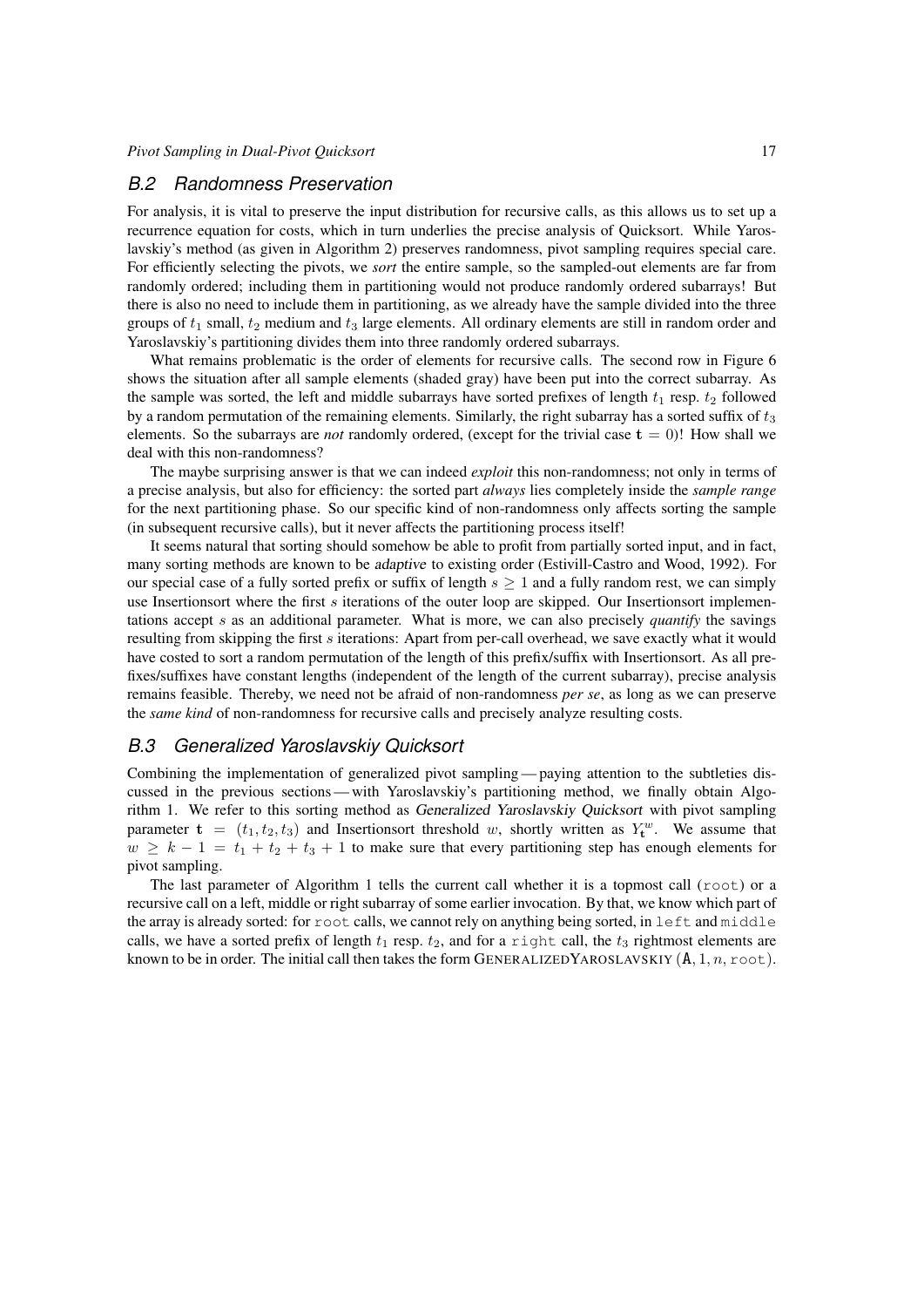Algorithm 1 Yaroslavskiy's Dual-Pivot Quicksort with Generalized Pivot Sampling

```
GENERALIZEDYAROSLAVSKIY (A, left, right, type)
    // Assumes left \leq right, w \geq k - 1// Sorts A[left, \ldots, right].1 if right - left < w2 case distinction on type
 3 in case root do INSERTIONSORTLEFT (A, left, right, 1)<br>4 in case left do INSERTIONSORTLEFT (A, left, right, m)4 in case left do INSERTIONSORTLEFT (A, left, right, max\{t_1, 1\})5 in case middle do INSERTIONSORTLEFT (A, left, right, max\{t_2, 1\})6 in case right do INSERTIONSORTRIGHT (A, left, right, max\{t_3, 1\})7 end cases
 8 else
 9 case distinction on type // Sort sample
10 in case root do SAMPLESORTLEFT (A, left, right, 1)11 in case left do SAMPLESORTLEFT (A, left, right, max\{t_1, 1\})12 in case middle do SAMPLESORTLEFT (A, left, right, max\{t_2, 1\})13 in case right do SAMPLESORTRIGHT (A, left, right, max\{t_3, 1\})14 end cases
15 p := \mathbf{A}[left + t_1]; \quad q := \mathbf{A}[right - t_3]16 partLeft := left + t_1 + t_2 + 1; partRight := right - t_3 - 117 (i_p, i_q) := \text{PARTITION YAROSLAVSKIY (A, partLeft, partRight, p, q)}// Swap middle part of sample and p Figure 6)
18 for j := t_2, \ldots, 0 // iterate downwards
19 Swap A[\text{left} + t_1 + j] and A[i_p - t_2 + j]20 end for
        \frac{1}{2} Swap q to final place.
21 Swap A[i_q] and A[partRight + 1]22 GENERALIZEDYAROSLAVSKIY (A, left, \t i_p - t_2 - 1, \text{ left})23 GENERALIZEDYAROSLAVSKIY (A, i_p - t_2 + 1, i_q - 1, \text{ middle})<br>24 GENERALIZEDYAROSLAVSKIY (A, i_q + 1, \text{ right}, \text{right})24 GENERALIZEDYAROSLAVSKIY (A, i_q + 1,25 end if
```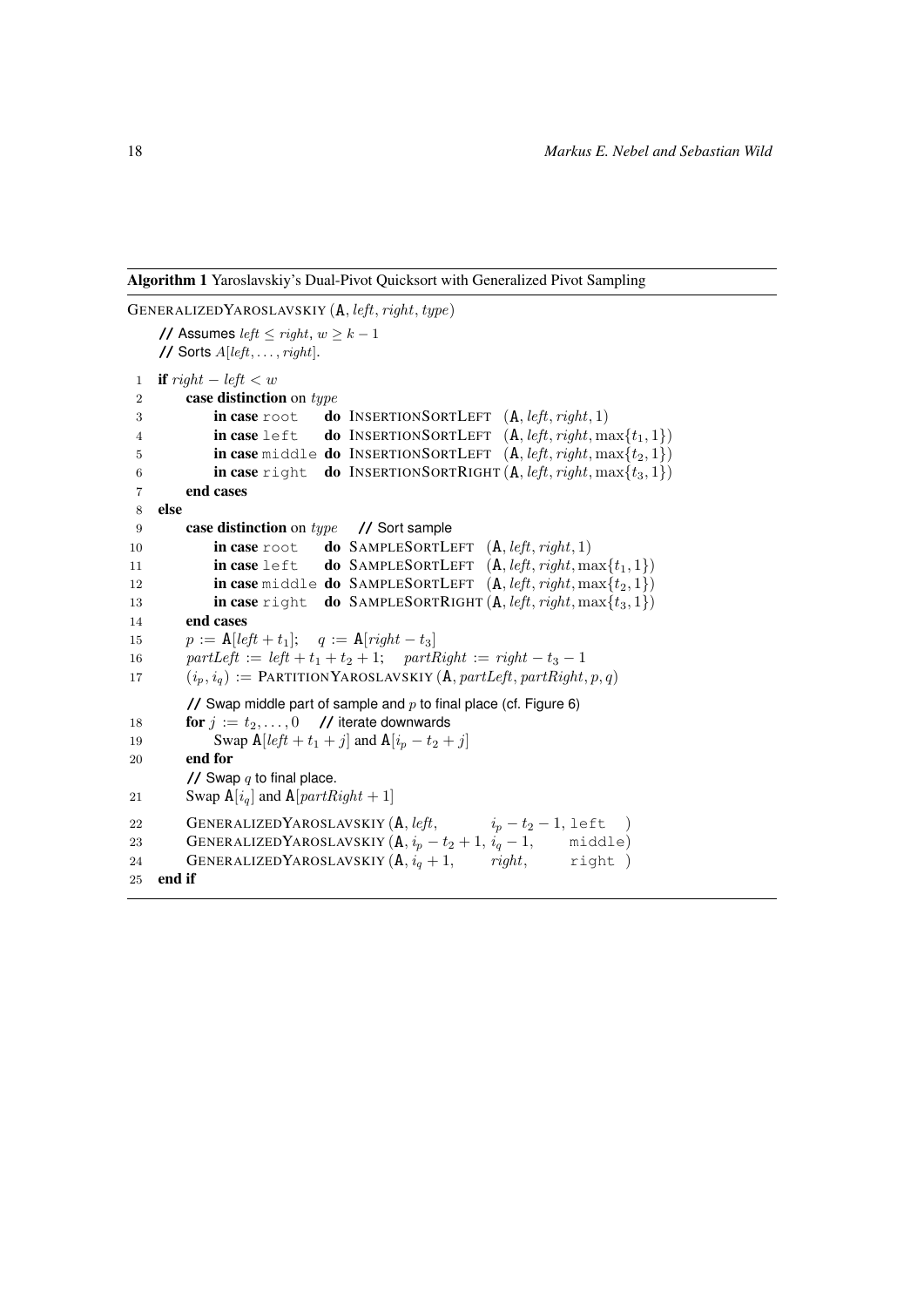Algorithm 2 Yaroslavskiy's dual-pivot partitioning algorithm.

<span id="page-18-0"></span>PARTITIONYAROSLAVSKIY  $(A, left, right, p, q)$ **//** Assumes  $left < right; right.$ **//** Rearranges  $\overline{A}$  s.t. with return value  $(i_p, i_q)$  holds  $\sqrt{ }$  $\int$  $\mathcal{L}$  $\forall \; left \leq j \leq i_p, \quad \mathbf{A}[j] < p;$  $\forall i_p < j < i_q, \qquad p \leq \mathbf{A}[j] \leq q;$  $\forall i_q \leq j \leq right, \quad \mathbf{A}[j] \geq q.$  $1 \quad \ell := left; \quad g := right; \quad k := \ell$ 2 while  $k \leq g$ 3 if  $A[k] < p$ 4 Swap  $A[k]$  and  $A[\ell]$ 5  $\ell := \ell + 1$ 6 else 7 if  $A[k] \ge q$ 8 **while**  $A[g] > q$  and  $k < g$ 9  $g := g - 1$ 10 end while 11 if  $A[g] \geq p$ 12 Swap  $A[k]$  and  $A[g]$ 13 else 14 Swap  $A[k]$  and  $A[g]$ ; Swap  $A[k]$  and  $A[\ell]$ <br>15  $\ell := \ell + 1$  $\ell := \ell + 1$ 16 end if 17  $g := g - 1$ 18 end if 19 end if 20  $k := k + 1$ 21 end while 22  $\ell := \ell - 1; g := g + 1$ 23 return  $(\ell, g)$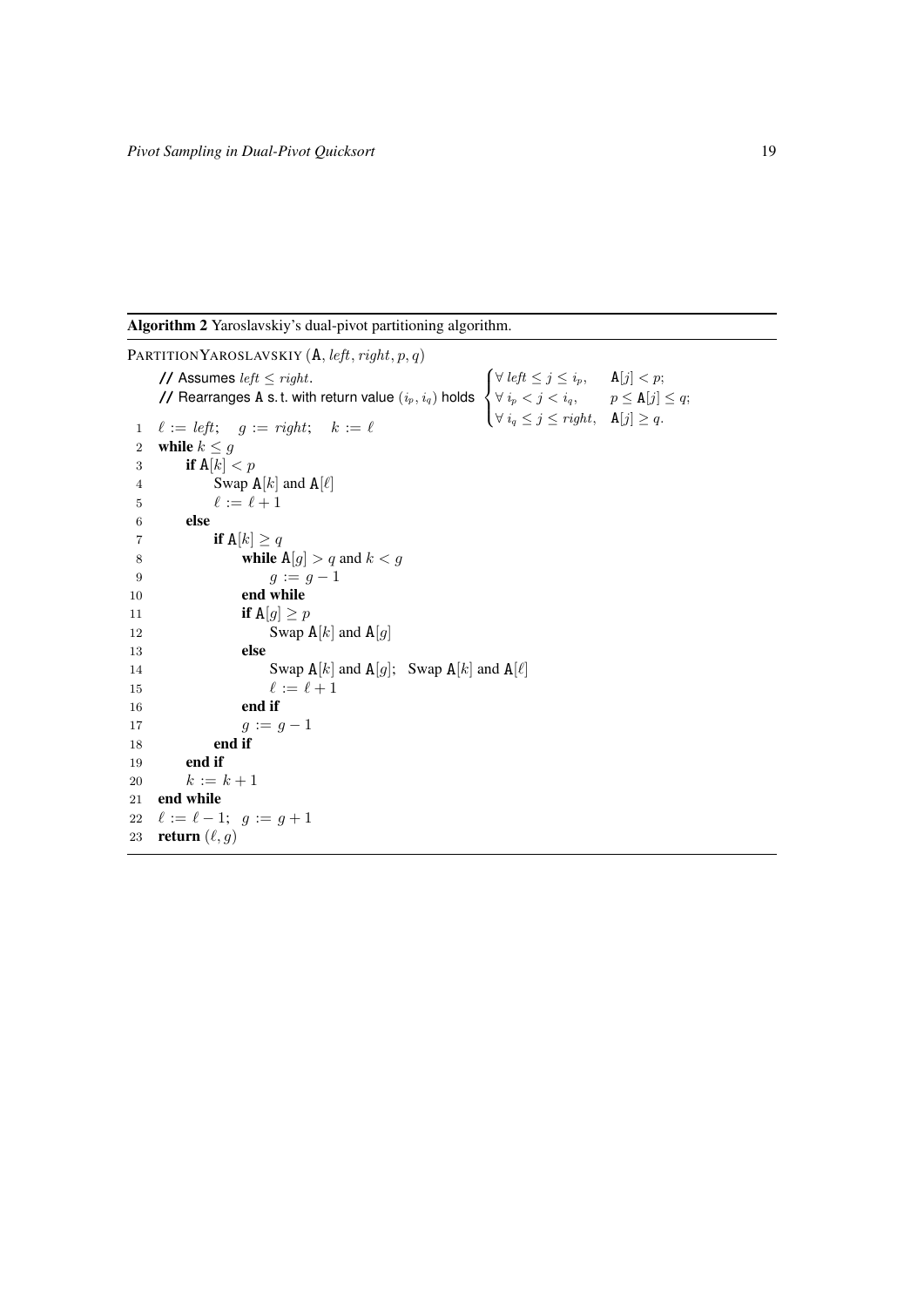Algorithm 3 Insertionsort "from the left", exploits sorted prefixes.

INSERTIONSORTLEFT $(A, left, right, s)$ **//** Assumes left  $\leq$  right and  $s \leq$  right  $-$  left  $-1$ . **//** Sorts A[left, . . . , right], assuming that the s *leftmost* elements are already sorted. 1 **for**  $i = left + s, \ldots, right$ 2  $j := i - 1; v := A[i]$ 3 while  $j \geq left \land v < A[j]$ 4  $A[j+1] := A[j]; \quad j := j-1$ 5 end while 6 **A**[ $j + 1$ ] := v 7 end for

Algorithm 4 Insertionsort "from the right", exploits sorted suffixes.

INSERTIONSORTRIGHT(A, left, right, s) **//** Assumes left  $\leq$  right and  $s \leq$  right  $-$  left  $-1$ . **//** Sorts A[left, . . . , right], assuming that the s *rightmost* elements are already sorted. 1 for  $i = right - s, \ldots, left$  // iterate downwards 2  $j := i + 1; v := A[i]$ 3 while  $j \leq right \land v > \mathbf{A}[j]$ 4  $A[j-1] := A[j]; \quad j := j+1$ 5 end while 6  $A[j - 1] := v$ 7 end for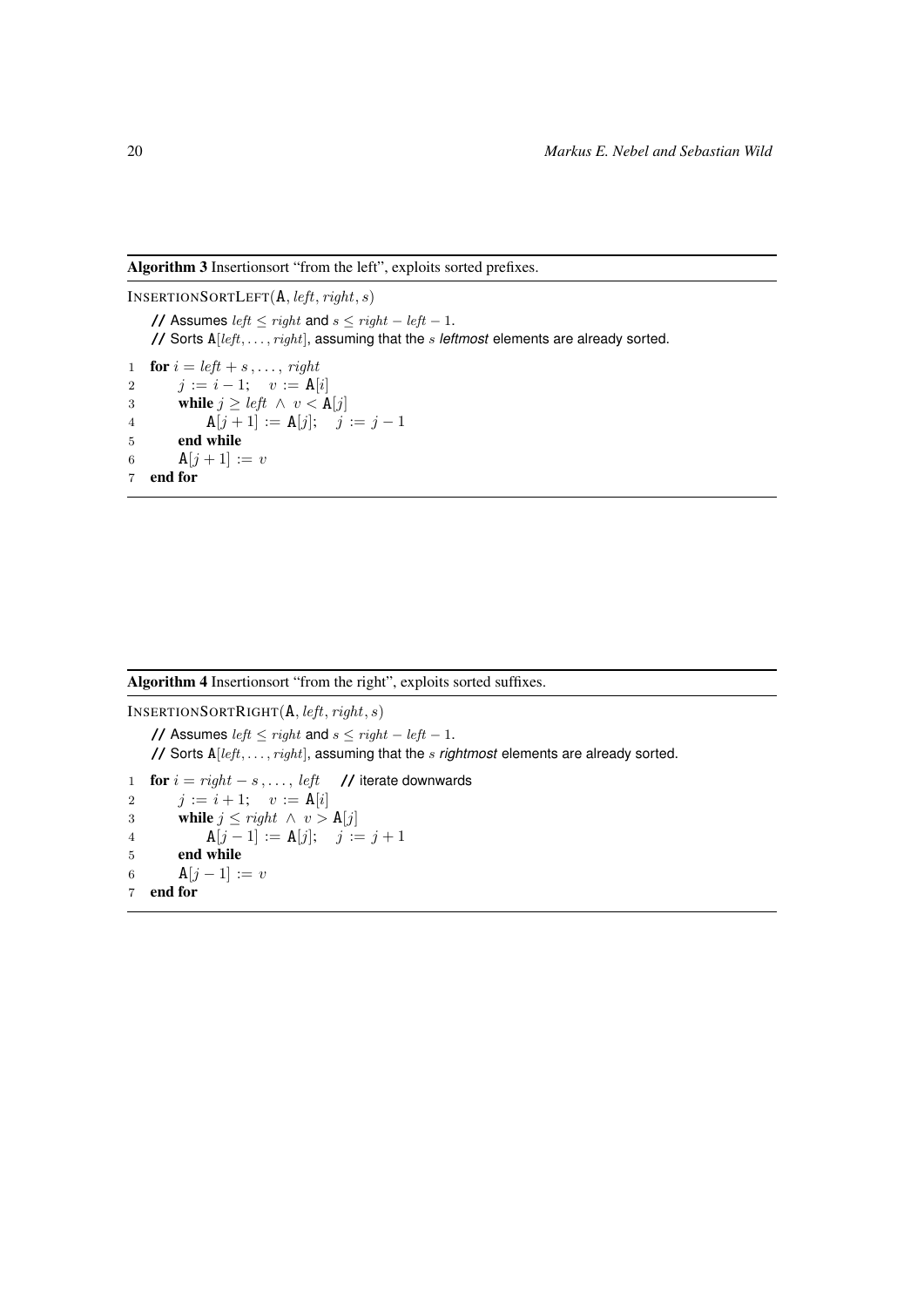Algorithm 5 Sorts the sample with Insertionsort "from the left"

 $S$ AMPLESORTLEFT $(A, left, right, s)$ **//** Assumes  $right - left + 1 \ge k$  and  $s \le t_1 + t_2 + 1$ . **//** Sorts the k elements  $A[left], \ldots, A[left] + t_1 + t_2], A[right] - t_3], \ldots, A[right]$ , **//** assuming that the s leftmost elements are already sorted. // By A[i], we denote the array cell A[i], if  $i \leq left + t_1 + t_2$ , **//** and  $A[i + (n - k)]$  for  $n = right - left + 1$ , otherwise. 1 INSERTIONSORTLEFT(A, left, left +  $t_1 + t_2$ , s) 2 **for**  $i = left + t_1 + t_2 + 1, \ldots, left + k - 1$ 3  $j := i - 1; v := \mathbf{A}[[i]]$ <br>4 **while**  $j > left \wedge v < \mathbf{A}$ 4 while  $j \geq left \land v < \mathbf{A}[[j]]$ <br>5  $\mathbf{A}[[j+1]] := \mathbf{A}[[j]]$ 5  $A[j + 1] := A[j]; \quad j := j - 1$ <br>6 **end while** end while 7 **A** $[j + 1] := v$ 8 end for

#### <span id="page-20-0"></span>Algorithm 6 Sorts the sample with Insertionsort "from the right"

<span id="page-20-1"></span> $S$ AMPLESORTRIGHT $(A, left, right, s)$ **//** Assumes  $right - left + 1 ≥ k$  and  $s ≤ t_3 + 1$ . **//** Sorts the k elements  $A[left], \ldots, A[left] + t_1 + t_2], A[right] - t_3], \ldots, A[right]$ , **//** assuming that the s rightmost elements are already sorted. **//** By A[i], we denote the array cell A[i], if  $i < left + t_1 + t_2$ , **//** and  $A[i + (n - k)]$  for  $n = right - left + 1$ , otherwise. 1 INSERTIONSORTRIGHT $(A, right - t_3, right, s)$ 2 for  $i = left + k - t_3 - 2, \ldots, left$  // iterate downwards 3  $j := i + 1; v := \mathbf{A}[[i]]$ <br>4 while  $j \leq left + k \wedge v$ 4 while  $j \leq left + k \wedge v > \mathbf{A}[[j]]$ <br>5  $\mathbf{A}[[i-1]] := \mathbf{A}[[i]]$ :  $i :=$ 5  $A[j-1] := A[j]; \quad j := j + 1$ <br>6 **end while** end while 7  $A[j-1] := v$ 8 end for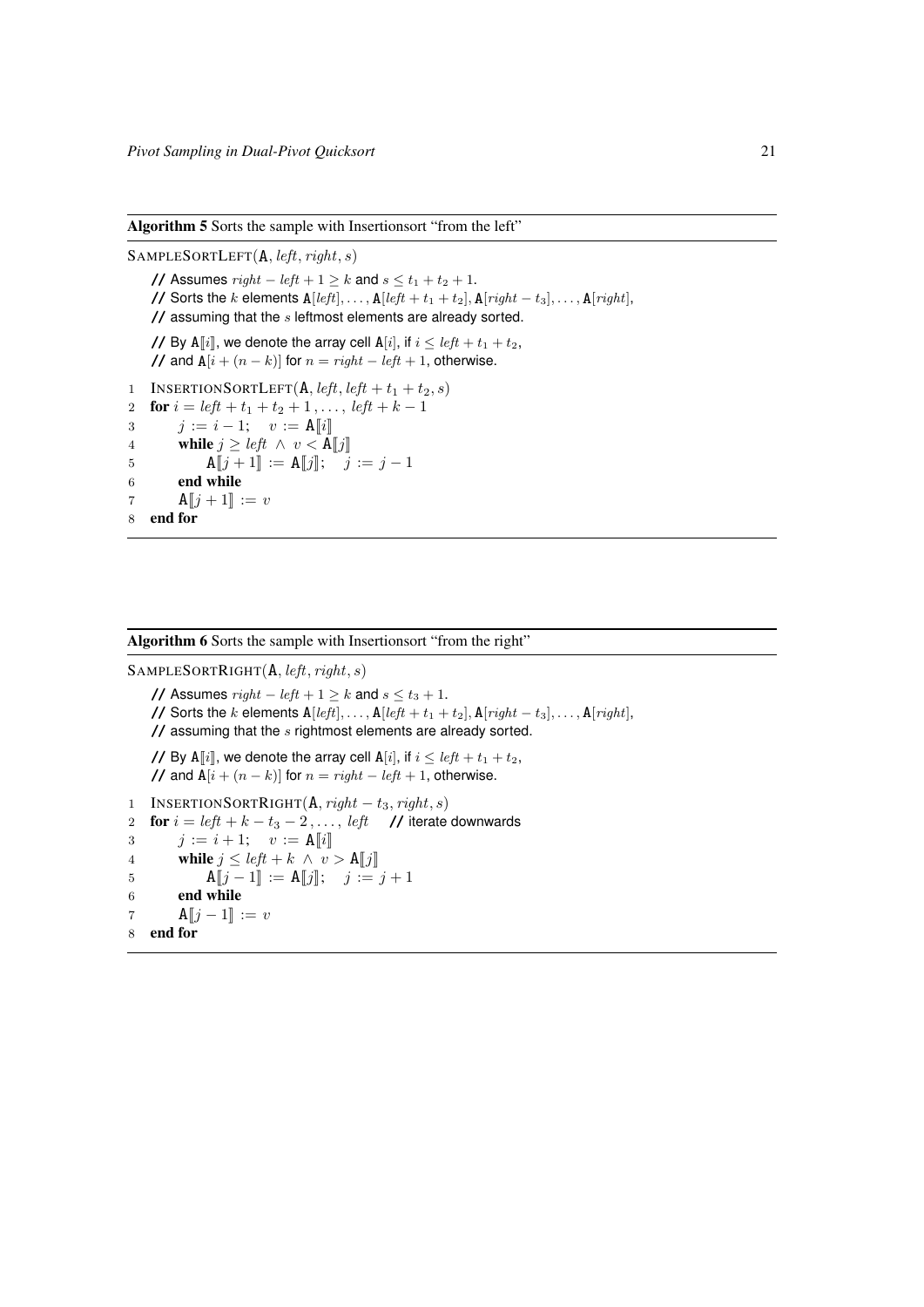## C Properties of Distributions

We herein collect definitions and basic properties of the distributions used in this paper. They will be needed for computing expected values in [Appendix D.](#page-24-0) We use the notation  $x^{\overline{n}}$  and  $x^{\overline{n}}$  of [Graham et al.](#page-11-21) [\(1994\)](#page-11-21) for rising and falling factorial powers, respectively.

### *C.1 Dirichlet Distribution and Beta Function*

For  $d \in \mathbb{N}$  let  $\Delta_d$  be the standard  $(d-1)$ -dimensional simplex, *i.e.*,

$$
\Delta_d := \left\{ x = (x_1, \dots, x_d) : \forall i : x_i \ge 0 \quad \land \sum_{1 \le i \le d} x_i = 1 \right\}.
$$
 (C.1)

Let  $\alpha_1, \ldots, \alpha_d > 0$  be positive reals. A random variable  $\mathbf{X} \in \mathbb{R}^d$  is said to have the *Dirichlet distribution* with *shape parameter*  $\alpha := (\alpha_1, \dots, \alpha_d)$  — abbreviated as  $X \stackrel{\mathcal{D}}{=} \text{Dir}(\alpha)$  — if it has a density given by

$$
f_{\mathbf{X}}(x_1,\ldots,x_d) := \begin{cases} \frac{1}{B(\alpha)} \cdot x_1^{\alpha_1-1} \cdots x_d^{\alpha_d-1}, & \text{if } \mathbf{x} \in \Delta_d; \\ 0, & \text{otherwise.} \end{cases}
$$
(C.2)

Here,  $B(\alpha)$  is the *d-dimensional Beta function* defined as the following Lebesgue integral:

$$
B(\alpha_1, \dots, \alpha_d) := \int_{\Delta_d} x_1^{\alpha_1 - 1} \cdots x_d^{\alpha_d - 1} \mu(d\mathbf{x}). \tag{C.3}
$$

The integrand is exactly the density without the normalization constant  $\frac{1}{B(\alpha)}$ , hence  $\int f_X d\mu = 1$  as needed for probability distributions.

The Beta function can be written in terms of the Gamma function  $\Gamma(t) = \int_0^\infty x^{t-1} e^{-x} dx$  as

<span id="page-21-0"></span>
$$
B(\alpha_1, ..., \alpha_d) = \frac{\Gamma(\alpha_1) \cdots \Gamma(\alpha_d)}{\Gamma(\alpha_1 + \cdots + \alpha_d)}.
$$
 (C.4)

(For integral parameters  $\alpha$ , a simple inductive argument and partial integration suffice to prove [\(C.4\)](#page-21-2).) Note that  $Dir(1,\ldots,1)$  corresponds to the uniform distribution over  $\Delta_d$ . For integral parameters  $\boldsymbol{\alpha} \in \mathbb{N}^d$ ,  $Dir(\alpha)$  is the distribution of the *spacings* or *consecutive differences* induced by appropriate order statistics of i. i. d. uniformly in (0, 1) distributed random variables:

**Proposition C.1 [\(David and Nagaraja 2003,](#page-11-25) Section 6.4):** Let  $\alpha \in \mathbb{N}^d$  be a vector of positive integers and set  $k := -1 + \sum_{i=1}^{d} \alpha_i$ . Further let  $V_1, \ldots, V_k$  be k random variables i.i.d. uniformly in  $(0, 1)$ distributed. Denote by  $V_{(1)} \leq \cdots \leq V_{(k)}$  their corresponding order statistics. We select some of the order statistics according to  $\alpha$ : for  $j = 1, ..., d - 1$  define  $W_j := V_{(p_j)}$ , where  $p_j := \sum_{i=1}^j \alpha_i$ . Additionally, we set  $W_0 := 0$  and  $W_d := 1$ .

Then, the *consecutive distances* (or *spacings*)  $D_j := W_j - W_{j-1}$  for  $j = 1, ..., d$  induced by the selected order statistics  $W_1, \ldots, W_{d-1}$  are Dirichlet distributed with parameter  $\alpha$ :

$$
(D_1, \ldots, D_d) \stackrel{\mathcal{D}}{=} \text{Dir}(\alpha_1, \ldots, \alpha_d). \tag{C.5}
$$

<span id="page-21-2"></span><span id="page-21-1"></span>
$$
\Box
$$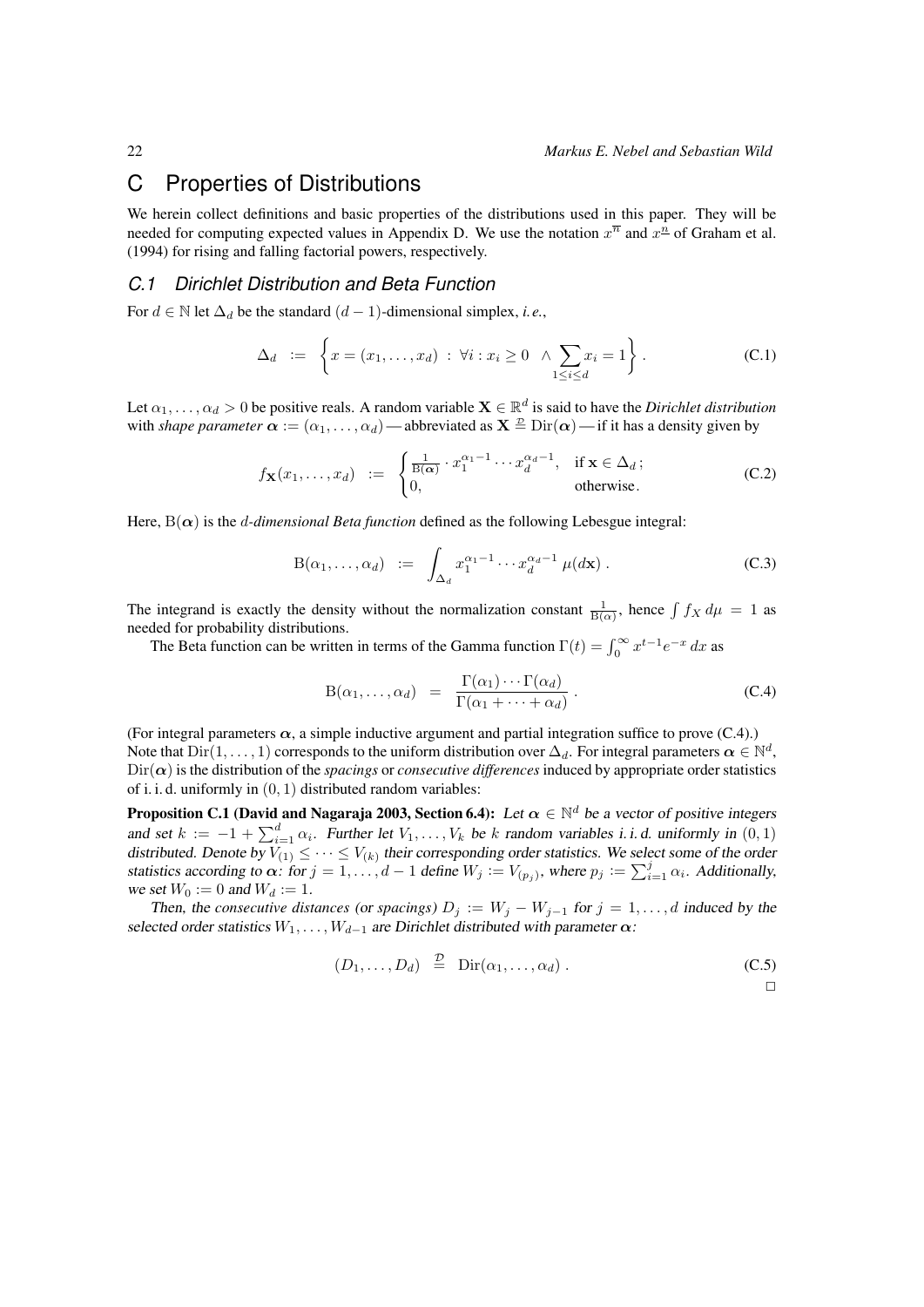In the computations of [Section 6,](#page-7-0) mixed moments of Dirichlet distributed variables will show up, which can be dealt with using the following general statement.

**Lemma C.2:** Let  $X = (X_1, ..., X_d) \in \mathbb{R}^d$  be a  $Dir(\alpha)$  distributed random variable with parameter  $\alpha = (\alpha_1, \ldots, \alpha_d)$ . Let further  $m_1, \ldots, m_d \in \mathbb{N}$  be non-negative integers and abbreviate the sums  $A := \sum_{i=1}^d \alpha_i$  and  $M := \sum_{i=1}^d m_i$ . Then we have

<span id="page-22-1"></span>
$$
\mathbb{E}\left[X_1^{m_1}\cdots X_d^{m_d}\right] = \frac{\alpha_1^{\overline{m_1}}\cdots \alpha_d^{\overline{m_d}}}{A^{\overline{M}}}.
$$
 (C.6)

**Proof:** Using  $\frac{\Gamma(z+n)}{\Gamma(z)} = z^{\overline{n}}$  for all  $z \in \mathbb{R}_{>0}$  and  $n \in \mathbb{N}$ , we compute

=

$$
\mathbb{E}\left[X_1^{m_1}\cdots X_d^{m_d}\right] = \int_{\Delta_d} x_1^{m_1}\cdots x_d^{m_d} \cdot \frac{x_1^{\alpha_1-1}\cdots x_d^{\alpha_d-1}}{B(\alpha)}\,\mu(dx) \tag{C.7}
$$

$$
= \frac{B(\alpha_1 + m_1, \dots, \alpha_d + m_d)}{B(\alpha_1, \dots, \alpha_d)} \tag{C.8}
$$

$$
\underset{\text{(C.4)}}{=} \frac{\alpha_1^{\overline{m_1}} \cdots \alpha_d^{\overline{m_d}}}{A^{\overline{M}}} \,. \tag{C.9}
$$

For completeness, we state here a two-dimensional Beta integral with an additional logarithmic factor that is needed in [Appendix E](#page-25-0) (see also [Martínez and Roura 2001,](#page-11-6) Appendix B):

$$
B_{\ln}(\alpha_1, \alpha_2) \quad := \quad -\int_0^1 x^{\alpha_1 - 1} (1 - x)^{\alpha_2 - 1} \ln x \, dx \tag{C.10}
$$

<span id="page-22-0"></span>
$$
= B(\alpha_1, \alpha_2)(\mathcal{H}_{\alpha_1+\alpha_2-1}-\mathcal{H}_{\alpha_1-1}). \qquad (C.11)
$$

For integral parameters  $\alpha$ , the proof is elementary: By partial integration, we can find a recurrence equation for  $B_{ln}$ :

$$
B_{\ln}(\alpha_1, \alpha_2) = \frac{1}{\alpha_1} B(\alpha_1, \alpha_2) + \frac{\alpha_2 - 1}{\alpha_1} B_{\ln}(\alpha_1 + 1, \alpha_2 - 1).
$$
 (C.12)

Iterating this recurrence until we reach the base case  $B_{\ln}(a, 0) = \frac{1}{a^2}$  and using [\(C.4\)](#page-21-2) to expand the Beta function, we obtain [\(C.11\)](#page-22-0).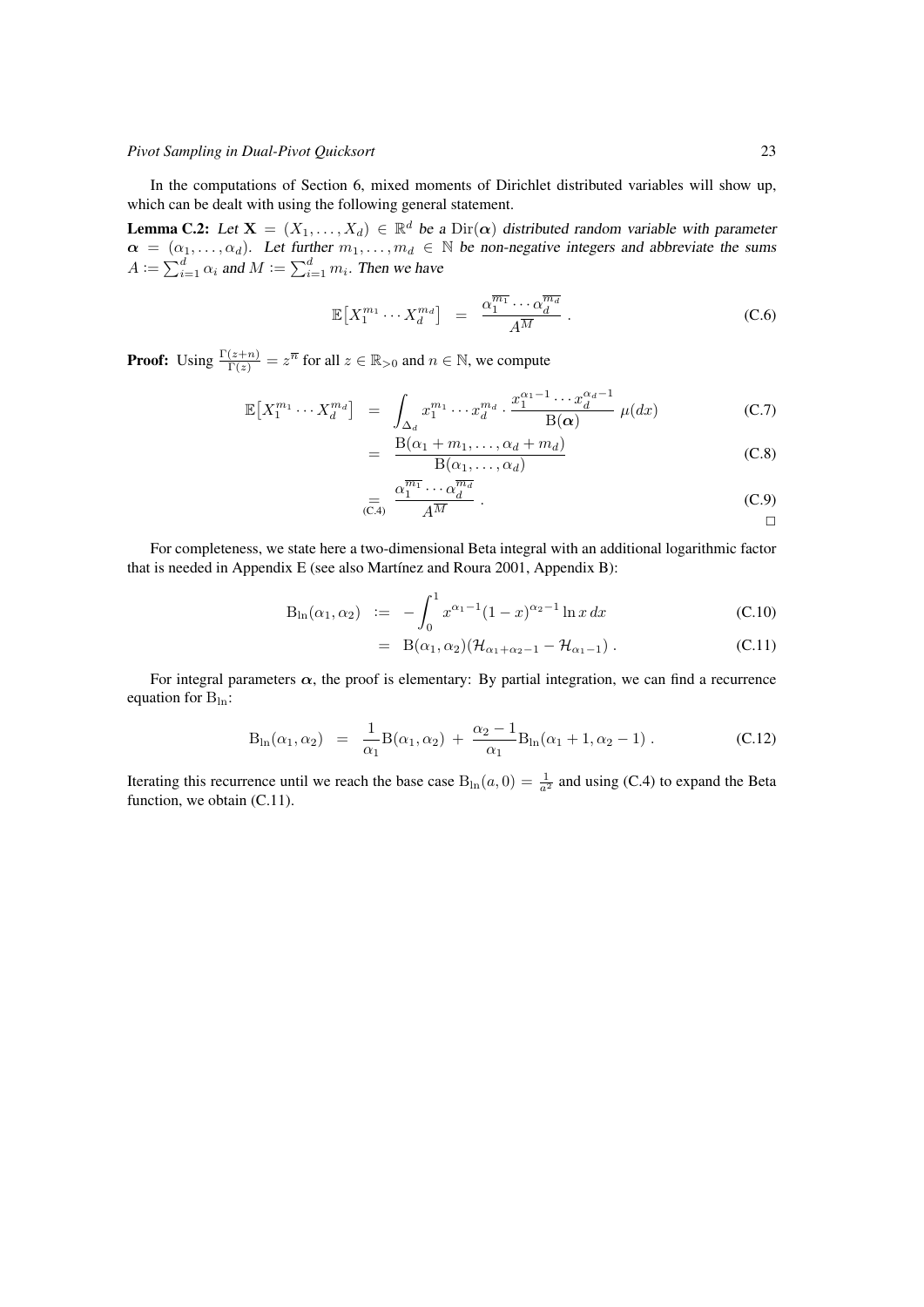#### *C.2 Multinomial Distribution*

Let  $n, d \in \mathbb{N}$  and  $k_1, \ldots, k_d \in \mathbb{N}$ . *Multinomial coefficients* are a multidimensional extension of binomials:

$$
\binom{n}{k_1, k_2, \dots, k_d} := \begin{cases} \frac{n!}{k_1! k_2! \cdots k_d!}, & \text{if } n = \sum_{i=1}^d k_i ; \\ 0, & \text{otherwise.} \end{cases}
$$
 (C.13)

Combinatorially,  $\binom{n}{k_1,\dots,k_d}$  is the number of ways to partition a set of n objects into d subsets of respective sizes  $k_1, \ldots, k_d$  and thus they appear naturally in the *multinomial theorem*:

$$
(x_1 + \dots + x_d)^n = \sum_{\substack{i_1, \dots, i_d \in \mathbb{N} \\ i_1 + \dots + i_d = n}} \binom{n}{i_1, \dots, i_d} x_1^{i_1} \dots x_d^{i_d} \qquad \text{for } n \in \mathbb{N}. \tag{C.14}
$$

Let  $p_1, \ldots, p_d \in [0, 1]$  such that  $\sum_{i=1}^d p_i = 1$ . A random variable  $\mathbf{X} \in \mathbb{N}^d$  is said to have *multinomial distribution* with parameters n and  $\mathbf{p} = (p_1, \ldots, p_d)$ —written shortly as  $\mathbf{X} \triangleq \text{Mult}(n, \mathbf{p})$ —if for any  $\mathbf{i} = (i_1, \dots, i_d) \in \mathbb{N}^d$  holds

<span id="page-23-0"></span>
$$
\mathbb{P}(\mathbf{X} = \mathbf{i}) = {n \choose i_1, \dots, i_d} p_1^{i_1} \cdots p_d^{i_d} .
$$
 (C.15)

We need some expected values involving multinomial variables. They can be expressed as special cases of the following mixed factorial moments.

<span id="page-23-1"></span>**Lemma C.3:** Let  $p_1, \ldots, p_d \in [0, 1]$  such that  $\sum_{i=1}^d p_i = 1$  and consider a  $\text{Mult}(n, \mathbf{p})$  distributed variable  $X = (X_1, \ldots, X_d) \in \mathbb{N}^d$ . Let further  $m_1, \ldots, m_d \in \mathbb{N}$  be non-negative integers and abbreviate their sum as  $M := \sum_{i=1}^{d} m_i$ . Then we have

$$
\mathbb{E}\left[\left(X_1\right)^{\underline{m_1}}\cdots\left(X_d\right)^{\underline{m_d}}\right] = n^{\underline{M}} p_1^{m_1} \cdots p_d^{m_d} . \tag{C.16}
$$

Proof: We compute

$$
\mathbb{E}\left[(X_1)^{\underline{m_1}}\cdots(X_d)^{\underline{m_d}}\right] = \sum_{\mathbf{x}\in\mathbb{N}^d} x_1^{\underline{m_1}}\cdots x_d^{\underline{m_d}} \binom{n}{x_1,\ldots,x_d} p_1^{x_1}\cdots p_d^{x_d} \tag{C.17}
$$

$$
= n^{\underline{M}} p_1^{m_1} \cdots p_d^{m_d} \times \tag{C.18}
$$

$$
\sum_{\substack{\mathbf{x} \in \mathbb{N}^d:\\ \forall i: x_i \ge m_i}} \binom{n-M}{x_1 - m_1, \dots, x_d - m_d} p_1^{x_1 - m_1} \dots p_d^{x_d - m_d} \tag{C.19}
$$

$$
\sum_{\text{(C.14)}} n^{\underline{M}} p_1^{m_1} \cdots p_d^{m_d} \left( \underline{p_1 + \cdots + p_d} \right)^{n-M} \tag{C.20}
$$

$$
= n^{\underline{M}} p_1^{m_1} \cdots p_d^{m_d} \,. \qquad \qquad = 1 \tag{C.21}
$$

 $\Box$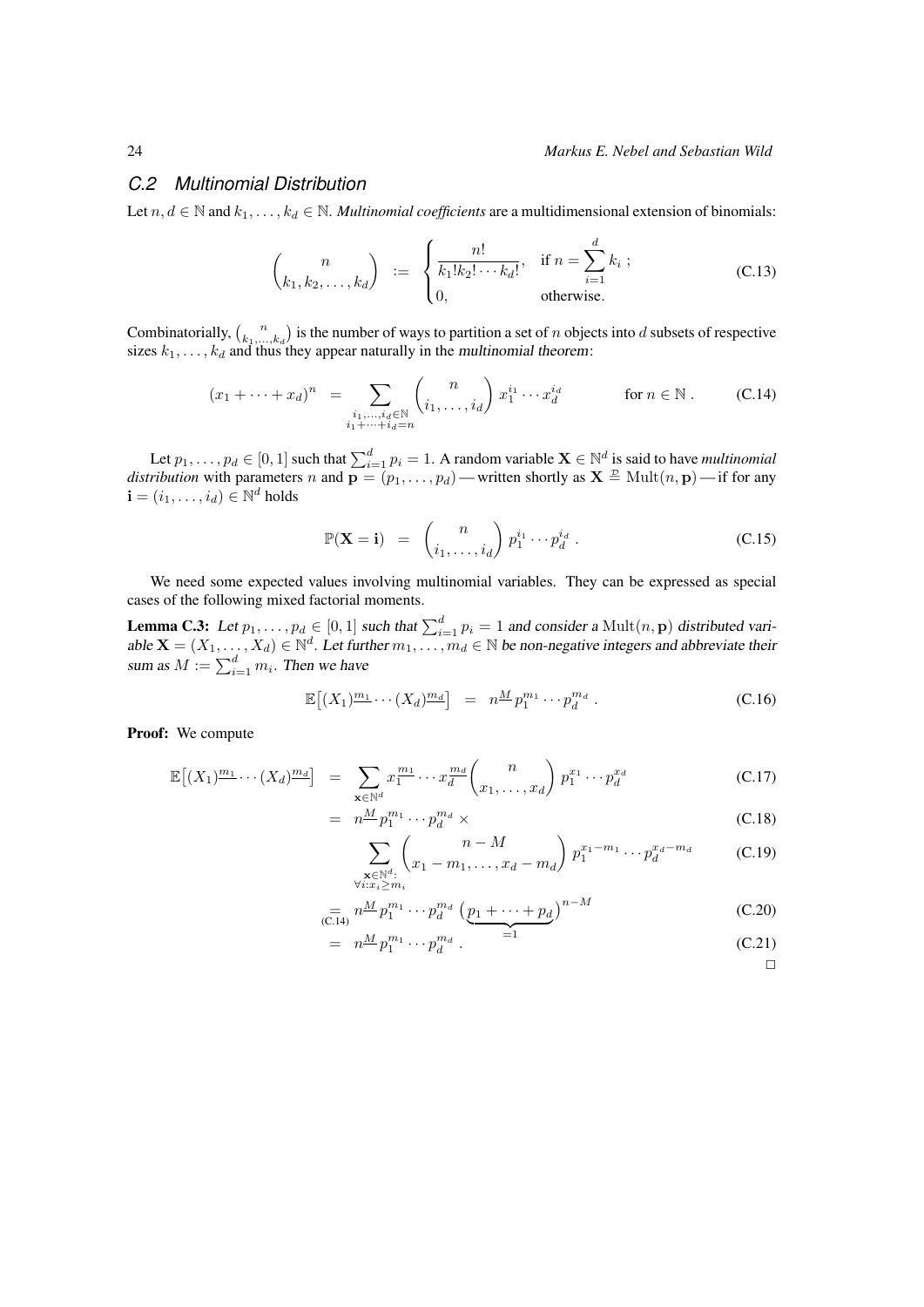## <span id="page-24-0"></span>D Proof of [Lemma 6.1](#page-7-3)

We recall that  $\mathbf{D} \stackrel{\mathcal{D}}{=} \text{Dir}(\mathbf{t} + 1)$  and  $\mathbf{I} \stackrel{\mathcal{D}}{=} \text{Mult}(n - k, \mathbf{D})$  and start with the simple ingredients:  $\mathbb{E}[I_j]$  for  $j = 1, 2, 3.$ 

$$
\mathbb{E}[I_j] = \mathbb{E}_{\mathbf{D}}[\mathbb{E}[I_j \mid \mathbf{D} = \mathbf{d}]] \tag{D.1}
$$

$$
\underset{\text{Lemma C.3}}{=}\quad \mathbb{E}_{\mathbf{D}}\left[D_j(n-k)\right]
$$
 (D.2)

<span id="page-24-1"></span>
$$
L_{\text{Lemma C.2}} = (n-k)\frac{t_j+1}{k+1} \,. \tag{D.3}
$$

The term  $\mathbb{E}\left[\mathrm{B}\left(\frac{I_3}{n-k}\right)\right]$  is then easily computed using [\(D.3\)](#page-24-1):

$$
\mathbb{E}[B\left(\frac{I_3}{n-k}\right)] = \frac{\mathbb{E}[I_3]}{n-k} = \frac{t_3+1}{k+1} = \Theta(1).
$$
 (D.4)

This leaves us with the hypergeometric variables; using the well-known formula  $\mathbb{E}[\text{HypG}(k,r,n)] = k\frac{r}{n}$ , we find

$$
\mathbb{E}\big[\text{HypG}(I_1 + I_2, I_3, n - k)\big] = \mathbb{E}_{\mathbf{I}}\big[\mathbb{E}\big[\text{HypG}(i_1 + i_2, i_3, n - k) | \mathbf{I} = \mathbf{i}\big]\big] \tag{D.5}
$$

$$
= \mathbb{E}\left[\frac{(I_1 + I_2)I_3}{n - k}\right] \tag{D.6}
$$

$$
= \mathbb{E}_{\mathbf{D}}\left[\frac{\mathbb{E}[I_1I_3 \mid \mathbf{D}] + \mathbb{E}[I_2I_3 \mid \mathbf{D}]}{n-k}\right]
$$
 (D.7)

$$
L_{\text{Lemma C.3}} = \frac{(n-k)^2 \mathbb{E}[D_1 D_3] + (n-k)^2 \mathbb{E}[D_2 D_3]}{n-k}
$$
(D.8)

$$
\lim_{L \text{ emma C.2}} \frac{\left( (t_1 + 1) + (t_2 + 1) \right) (t_3 + 1)}{(k+1)^2} (n - k - 1) \,. \tag{D.9}
$$

The second hypergeometric summand is obtained similarly.

$$
\Box
$$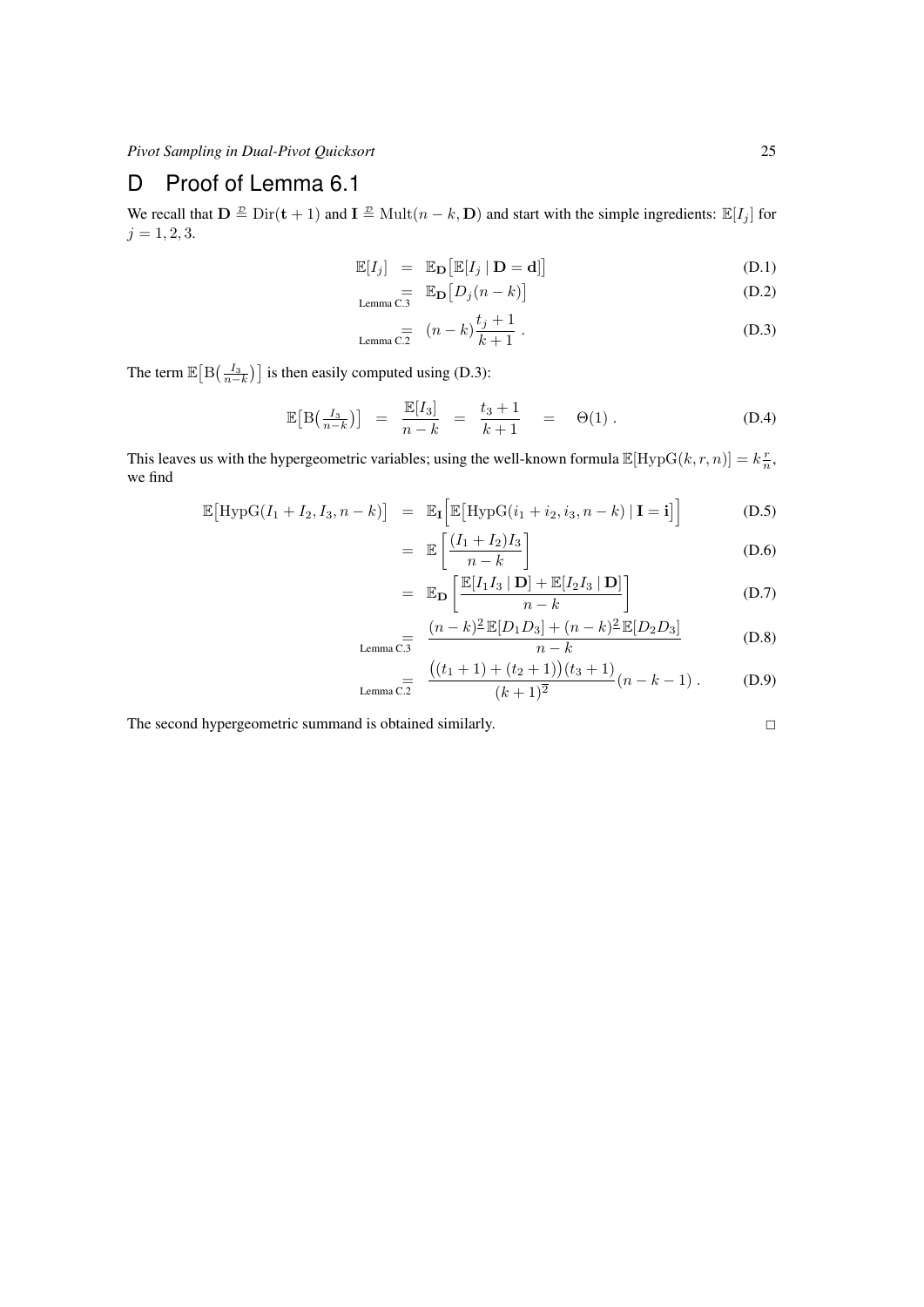## <span id="page-25-0"></span>E Solution to the Recurrence

An elementary proof can be given for [Theorem 7.1](#page-7-2) using [Roura'](#page-11-15)s *Continuous Master Theorem* (CMT) [\(Roura, 2001\)](#page-11-15). The CMT applies to a wide class of full-history recurrences whose coefficients can be well-approximated asymptotically by a so-called *shape function*  $w : [0, 1] \rightarrow \mathbb{R}$ . The shape function describes the coefficients only depending on the *ratio*  $j/n$  of the subproblem size j and the current size n (not depending on n or j itself) and it smoothly continues their behavior to any real number  $z \in [0, 1]$ . This continuous point of view also allows to compute precise asymptotics for complex discrete recurrences via fairly simple integrals.

<span id="page-25-3"></span>**Theorem E.1 [\(Martínez and Roura 2001,](#page-11-6) Theorem 18):** Let  $F_n$  be recursively defined by

<span id="page-25-2"></span><span id="page-25-1"></span>
$$
F_n = \begin{cases} b_n, & \text{for } 0 \le n < N; \\ t_n + \sum_{j=0}^{n-1} w_{n,j} \, F_j, & \text{for } n \ge N \end{cases} \tag{E.1}
$$

where the toll function satisfies  $t_n \sim Kn^{\alpha} \log^{\beta}(n)$  as  $n \to \infty$  for constants  $K \neq 0, \alpha \geq 0$  and  $\beta > -1$ . Assume there exists a function  $w : [0, 1] \to \mathbb{R}$ , such that

$$
\sum_{j=0}^{n-1} \left| w_{n,j} - \int_{j/n}^{(j+1)/n} w(z) \, dz \right| \ = \ O(n^{-d}), \qquad (n \to \infty),
$$
\n(E.2)

for a constant  $d > 0$ . With  $H := 1 - \int_0^1$ 0  $z^{\alpha}w(z)$  dz, we have the following cases:

<span id="page-25-4"></span>1. If  $H > 0$ , then  $F_n \sim \frac{t_n}{H}$  $\frac{m}{H}$ . 2. If  $H = 0$ , then  $F_n \sim \frac{t_n \ln n}{\tilde{r}_n}$  $\frac{\ln n}{\tilde{H}}$  with  $\tilde{H} = -(\beta + 1) \int_0^1$ 0  $z^{\alpha}$  ln(z)  $w(z)$  dz. 3. If  $H < 0$ , then  $F_n \sim \Theta(n^c)$  for the unique  $c \in \mathbb{R}$  with  $\int_0^1$ 0  $z^c w(z) dz = 1.$ 

The analysis of single-pivot Quicksort with pivot sampling is the application par excellence for the CMT [\(Martínez and Roura, 2001\)](#page-11-6). We will generalize this work of [Martínez and Roura](#page-11-6) to the dual pivot case.

#### *E.1 Rewriting the Recurrence*

We start from the distributional equation [\(5.1\)](#page-4-1) by conditioning on **J**. For  $n > w$ , this gives

$$
C_n = T_n + \sum_{j=0}^{n-2} \left( 1\!\!1_{\{J_1=j\}} C_j + 1\!\!1_{\{J_2=j\}} C'_j + 1\!\!1_{\{J_3=j\}} C''_j \right). \tag{E.3}
$$

Taking expectations on both sides and exploiting independence yields

$$
\mathbb{E}[C_n] = \mathbb{E}[T_n] + \sum_{l=1}^{3} \sum_{j=0}^{n-2} \mathbb{E}[\mathbb{1}_{\{J_l=j\}}] \mathbb{E}[C_j]
$$
(E.4)

$$
= \mathbb{E}[T_n] + \sum_{j=0}^{n-2} (\mathbb{P}(J_1 = j) + \mathbb{P}(J_2 = j) + \mathbb{P}(J_3 = j)) \mathbb{E}[C_j], \tag{E.5}
$$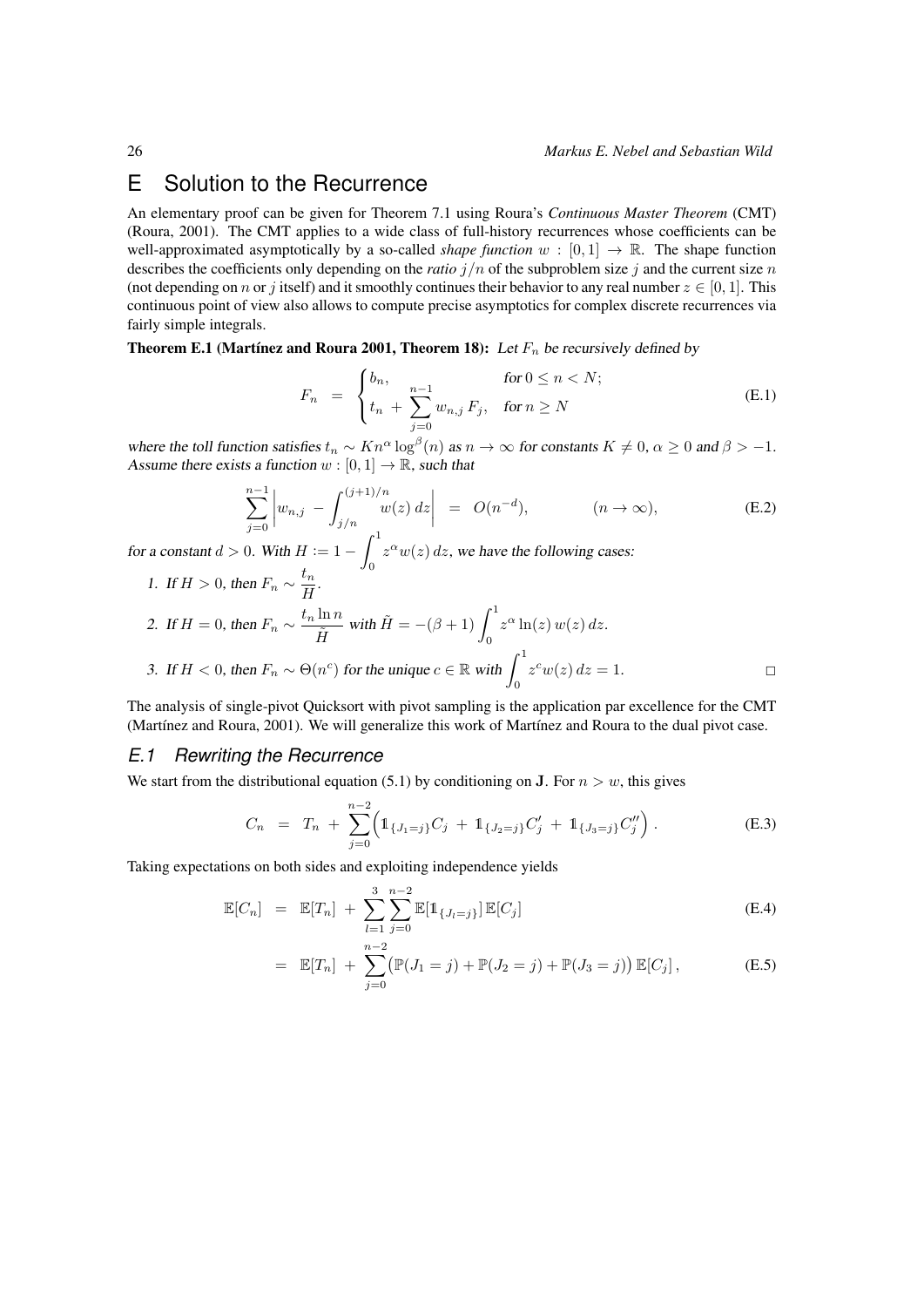which is a recurrence in the form of [\(E.1\)](#page-25-1) with weights

$$
w_{n,j} = \mathbb{P}(J_1 = j) + \mathbb{P}(J_2 = j) + \mathbb{P}(J_3 = j).
$$
 (E.6)

(Note that the probabilities implicitly depend on  $n$ .)

By definition,  $\mathbb{P}(J_l = j) = \mathbb{P}(I_l = j - t_l)$  for  $l = 1, 2, 3$ . The latter probabilities can be computed using that the marginal distribution of  $I_l$  is binomial  $Bin(N, D_l)$ , where we abbreviate by  $N := n - k$  the number of ordinary elements. It is convenient to consider  $\tilde{\mathbf{D}} := (D_l, 1 - D_l)$ , which is distributed like  $\mathbf{\tilde{D}} \stackrel{\mathcal{D}}{=} \mathrm{Dir}(t_l + 1, k - t_l)$ . For  $i \in [0..N]$  holds

$$
\mathbb{P}(I_l = i) = \mathbb{E}_{\mathbf{D}}\big[\mathbb{E}_{\mathbf{J}}[\mathbb{1}_{\{I_l = i\}} | \mathbf{D}]\big] \tag{E.7}
$$

$$
= \mathbb{E}_{\mathbf{D}} \left[ \binom{N}{i} \tilde{D}_1^i \tilde{D}_2^{N-i} \right] \tag{E.8}
$$

Lemma C.2 
$$
\binom{N}{i} \frac{(t_l+1)^i (k-t_l)^{N-i}}{(k+1)^N}
$$
. (E.9)

### *E.2 Finding a Shape Function*

In general, a good guess for the shape function is  $w(z) = \lim_{n\to\infty} n w_{n,zn}$  [\(Roura, 2001\)](#page-11-15) and, indeed, this will work out for our weights. We start by considering the behavior for large n of the terms  $\mathbb{P}(I_1 = zn + r)$ for  $l = 1, 2, 3$ , where r does not depend on n. Assuming  $zn + r \in \{0, ..., n\}$ , we compute

$$
\mathbb{P}(I_l = zn + r) = {N \choose zn + r} \frac{(t_l + 1)^{\overline{zn+r}} (k - t_l)^{\overline{(1-z)n-r}}}{(k+1)^N}
$$
\n
$$
(zn + r + t_l)! \ (1-z)n - r + k - t_l - 1)!
$$
\n(E.10)

$$
= \frac{N!}{(zn+r)!((1-z)n-r)!} \frac{\frac{(k-i)!}{(k-i)!} \frac{(k-i-1)!}{(k-i)!}}{\frac{(k+N)!}{k!}}
$$
 (E.11)

$$
= \frac{k!}{t_l!(k-t_l-1)!} \frac{(zn+r+t_l)^{t_l} ((1-z)n + -r+k-t_l+1)^{k-t_l-1}}{n^{\underline{k}}} , \quad (E.12)
$$

and since this is a *rational* function in n ,

$$
= (k-t_l) {k \choose t_l} \frac{(zn)^{t_l} ((1-z)n)^{k-t_l-1}}{n^k} \cdot \left(1 + O(n^{-1})\right)
$$
 (E.13)

<span id="page-26-0"></span>
$$
= \underbrace{(k-t_l)\binom{k}{t_l} z^{t_l} (1-z)^{k-t_l-1}}_{=:w_l(z)} \cdot \left(n^{-1} + O(n^{-2})\right), \qquad (n \to \infty). \tag{E.14}
$$

Thus  $n\mathbb{P}(J_l = zn) = n\mathbb{P}(I_l = zn - t_l) \sim w_l(z)$ , and our candidate for the shape function is

$$
w(z) = \sum_{l=1}^{3} w_l(z) = \sum_{l=1}^{3} (k - t_l) {k \choose t_l} z^{t_l} (1 - z)^{k - t_l - 1}.
$$
 (E.15)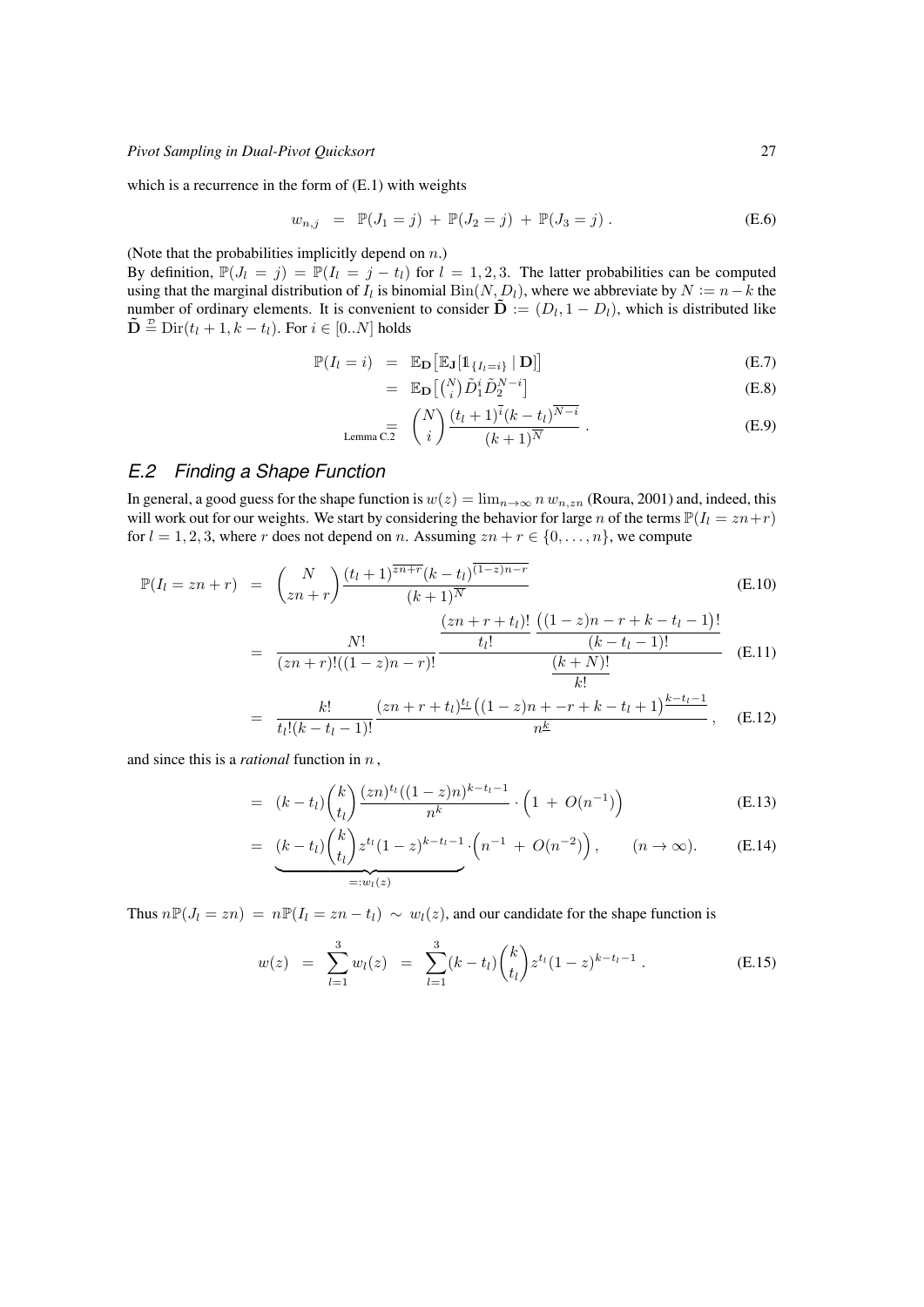It remains to verify condition [\(E.2\)](#page-25-2). We first note using [\(E.14\)](#page-26-0) that

<span id="page-27-1"></span><span id="page-27-0"></span>
$$
nw_{n,zn} = w(z) + O(n^{-1}). \tag{E.16}
$$

Furthermore as  $w(z)$  is a *polynomial* in z, its derivative exists and is finite in the compact interval [0, 1], so its absolute value is bounded by a constant  $C_w$ . Thus  $w : [0,1] \to \mathbb{R}$  is Lipschitz-continuous with Lipschitz constant  $C_w$ :

$$
\forall z, z' \in [0, 1] : |w(z) - w(z')| \le C_w |z - z'|.
$$
 (E.17)

For the integral from [\(E.2\)](#page-25-2), we then have

$$
\sum_{j=0}^{n-1} \left| w_{n,j} - \int_{j/n}^{(j+1)/n} w(z) dz \right| = \sum_{j=0}^{n-1} \left| \int_{j/n}^{(j+1)/n} n w_{n,j} - w(z) dz \right| \tag{E.18}
$$

$$
\leq \sum_{j=0}^{n-1} \frac{1}{n} \cdot \max_{z \in \left[\frac{j}{n}, \frac{j+1}{n}\right]} \left| n w_{n,j} - w(z) \right| \tag{E.19}
$$

$$
\underset{\text{(E.16)}}{=}\sum_{j=0}^{n-1}\frac{1}{n}\cdot\left[\underset{z\in\left[\frac{j}{n},\frac{j+1}{n}\right]}{\max}\left|w(j/n)-w(z)\right|+O(n^{-1})\right] \tag{E.20}
$$

$$
\leq O(n^{-1}) + \max_{\substack{z,z' \in [0,1]: \\ |z-z'| \le 1/n}} |w(z) - w(z')| \tag{E.21}
$$

$$
\leq O(n^{-1}) + C_w \frac{1}{n}
$$
 (E.22)

$$
= O(n^{-1}), \tag{E.23}
$$

which shows that our  $w(z)$  is indeed a shape function of our recurrence (with  $d = 1$ ).

### *E.3 Applying the CMT*

With the shape function  $w(z)$  we can apply [Theorem E.1](#page-25-3) with  $\alpha = 1$ ,  $\beta = 0$  and  $K = a$ . It turns out that [case 2](#page-25-4) of the CMT applies:

$$
H = 1 - \int_0^1 z w(z) dz
$$
 (E.24)

$$
= 1 - \sum_{l=1}^{3} \int_0^1 z w_l(z) dz
$$
 (E.25)

$$
= 1 - \sum_{l=1}^{3} (k - t_l) {k \choose t_l} B(t_l + 2, k - t_l)
$$
 (E.26)

$$
\underset{\text{(C.4)}}{=} 1 - \sum_{l=1}^{3} \frac{t_l + 1}{k + 1} = 0. \tag{E.27}
$$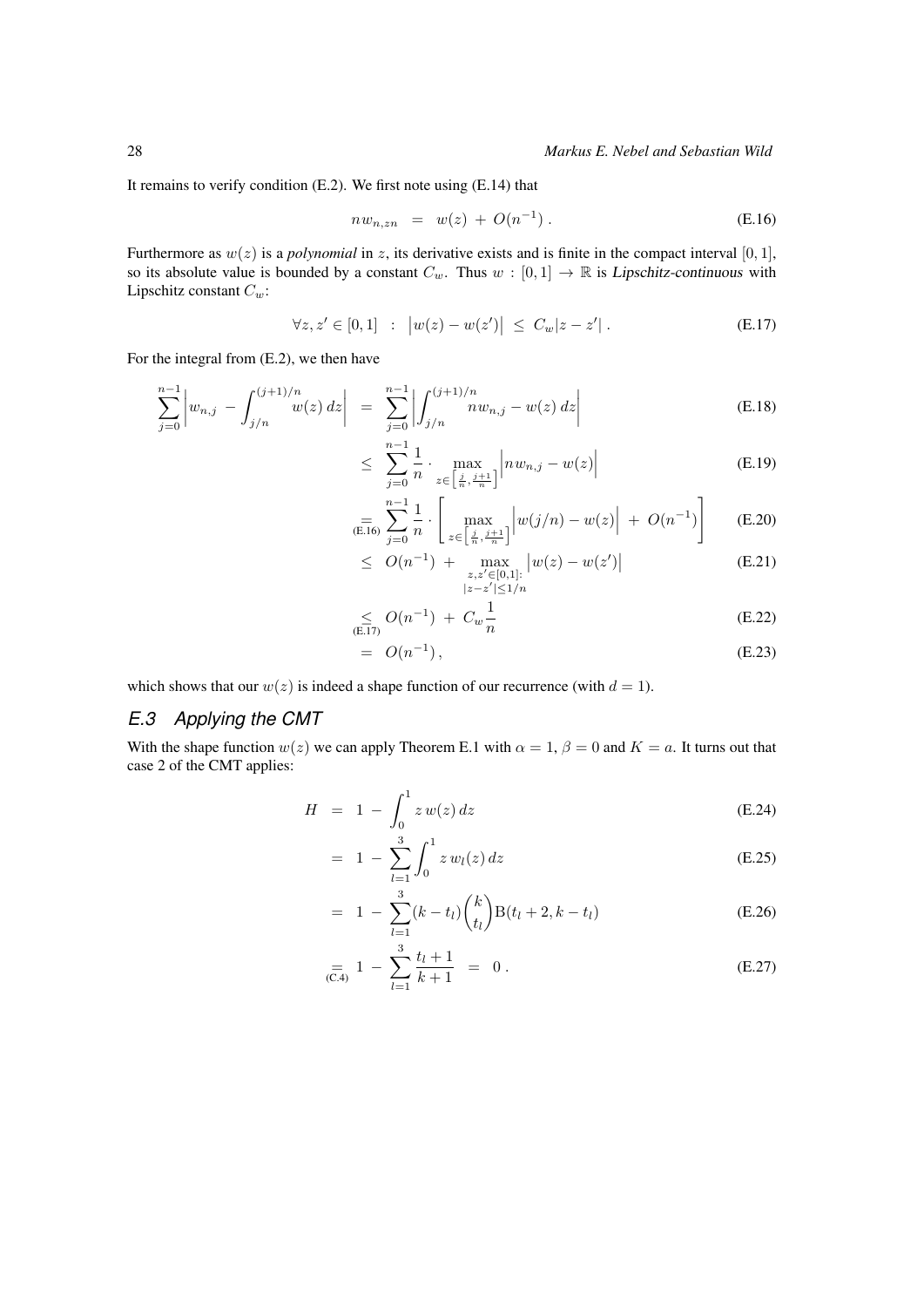For this case, the leading term coefficient of the solution is  $t_n \ln(n)/\tilde{H}$  with

$$
\tilde{H} = -\int_0^1 z \ln(z) w(z) dz
$$
\n(E.28)

$$
= \sum_{l=1}^{3} (k - t_l) {k \choose t_l} B_{\ln}(t_l + 2, k - t_l)
$$
 (E.29)

$$
\sum_{(C.11)}^{3} \sum_{l=1}^{3} (k - t_l) {k \choose t_l} B(t_l + 2, k - t_l) (\mathcal{H}_{k+1} - \mathcal{H}_{t_l+1})
$$
(E.30)

$$
= \sum_{l=1}^{3} \frac{t_l + 1}{k + 1} (\mathcal{H}_{k+1} - \mathcal{H}_{t_l+1}). \tag{E.31}
$$

So indeed, we find  $\tilde{H} = H(t)$  as claimed in [Theorem 7.1,](#page-7-2) concluding the proof.

Note that the above arguments actually *derive* — not only prove correctness of — the precise leading term asymptotics of a quite involved recurrence equation. Compared with [Hennequin'](#page-11-2)s original proof via generating functions, it needed much less mathematical theory.